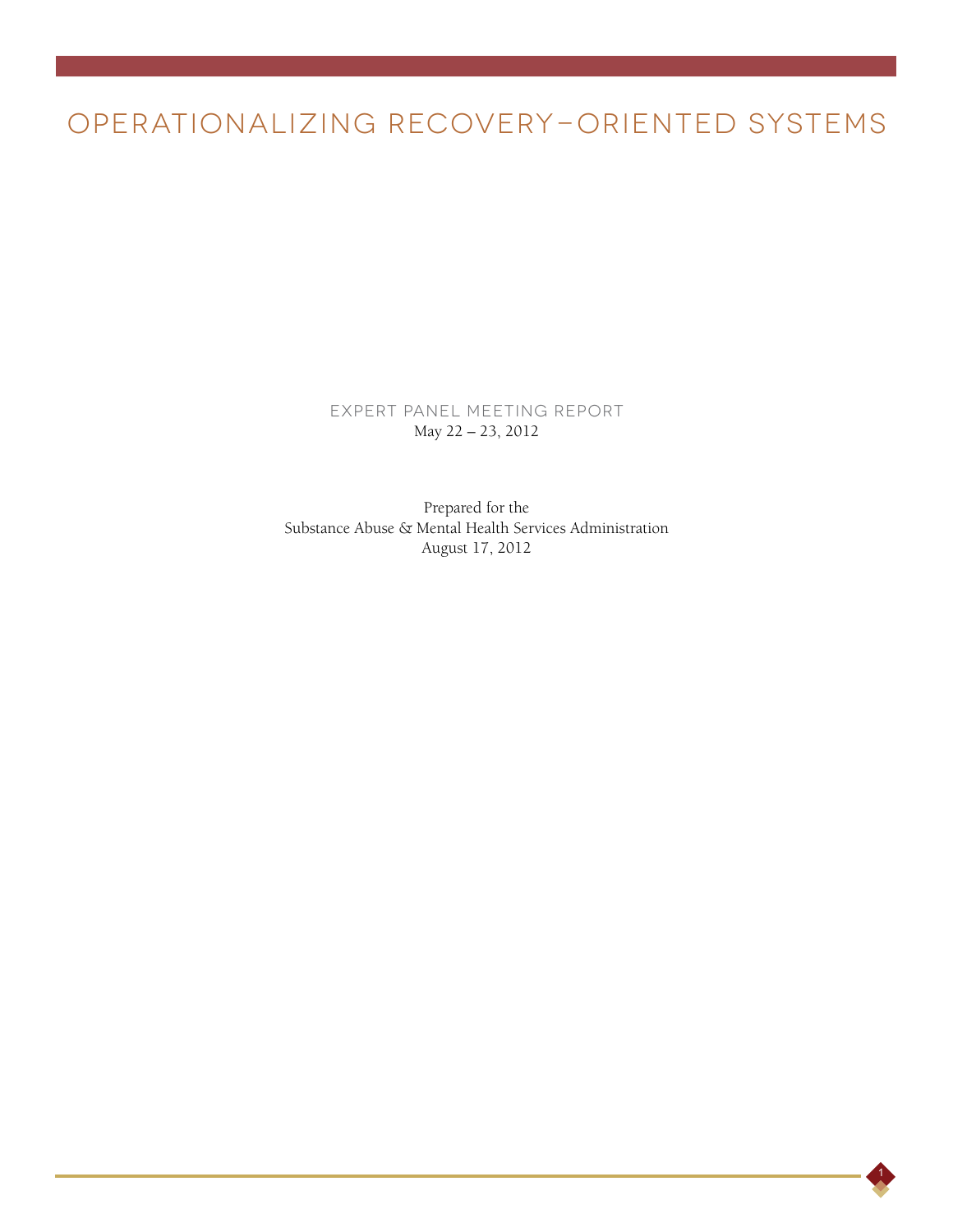# Table of Contents

| Table of Contents                                                                             | $\overline{2}$ |
|-----------------------------------------------------------------------------------------------|----------------|
| Acknowledgements                                                                              | 3              |
| Disclaimer                                                                                    | 3              |
| Public Domain Notice                                                                          | 3              |
| Originating Office                                                                            | 3              |
| Contact Information                                                                           | 3              |
| About BRSS TACS                                                                               | $\overline{4}$ |
| Barriers to Operationalizing Recovery-Oriented Systems                                        | 11             |
| Models for Implementation                                                                     | 13             |
| Summary of Proceedings                                                                        | 15             |
| Future Directions: Operationalizing the Essential Ingredients<br>of Recovery-Oriented Systems | 22             |
| Conclusion                                                                                    | 25             |
| References                                                                                    | 26             |
| Appendix 1: Participants                                                                      | 28             |
| Appendix 2: Expert Panel Agenda                                                               | 32             |
| Appendix 3: Additional Resources                                                              | 35             |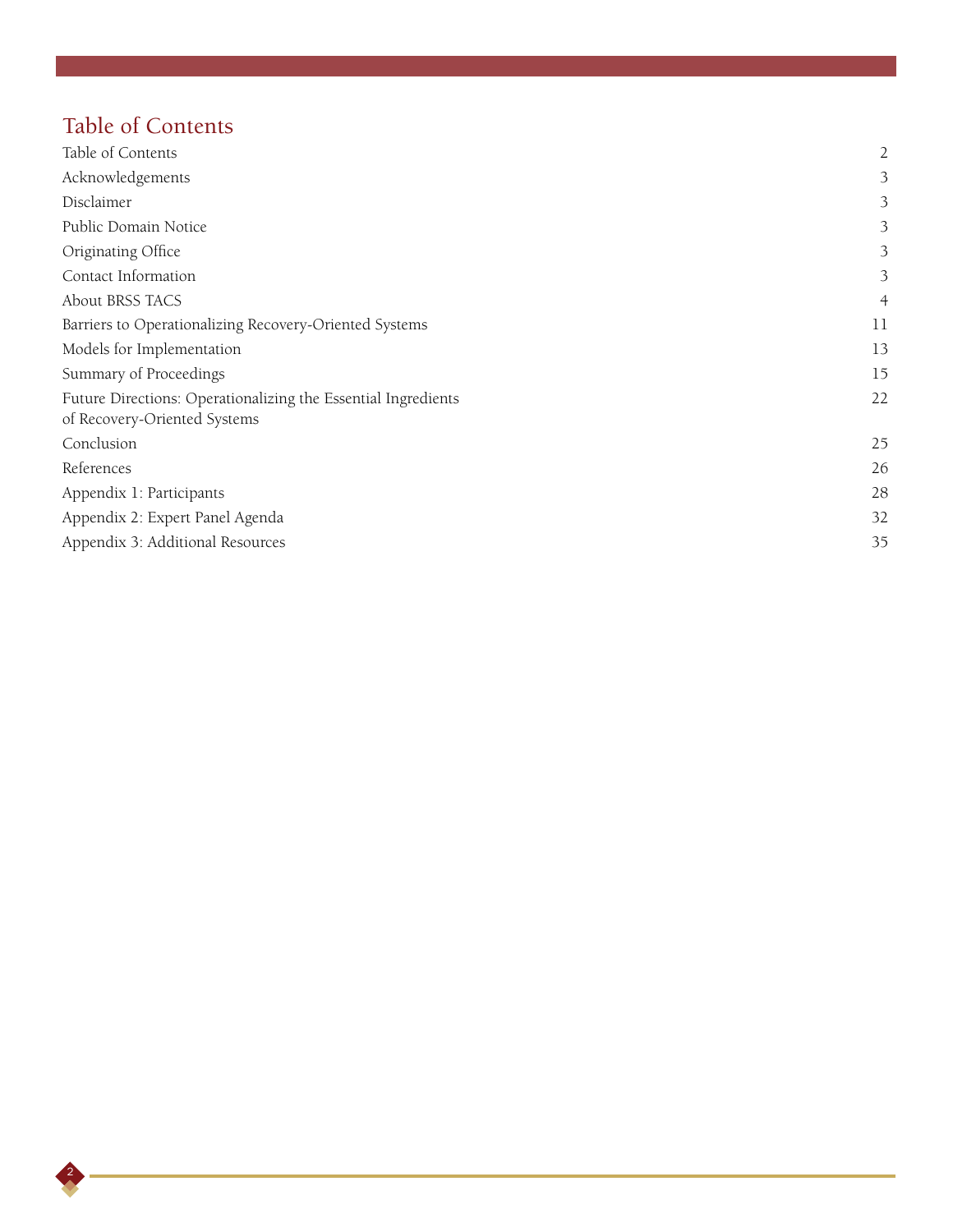## Acknowledgements

This summary of proceedings and policy and practice guidelines meeting report was co-authored by Kelly Stengel, Edye Schwartz, and Chacku Mathai. Thanks also to Ann Winger, Lee Chapman, and Cathy Crowley of JBS International who worked on the background paper for this meeting. Special thanks go to the Center for Social Innovation team, especially Jeff Olivet, Livia Davis, Cheryl Gagne, Rebecca Stouff, Kathy Hanlon, and Steven Samra. Additionally, the BRSS TACS team would like to thank Cathy Nugent, Deepa Avula, and Marsha Baker for their guidance and support of this project. Finally, a very special thanks to all Expert Panel participants for working together to assure that recovery-oriented systems of care are developed not in name only, but that they are based on a solid foundation of the guiding principles and values of recovery and include integrated, person-centered, recovery-based, and culturally competent services.

## Disclaimer

This document was developed by the Bringing Recovery Supports to Scale Technical Assistance Center Strategy (BRSS TACS), under Contract No. HHSS280201100002C from the Substance Abuse and Mental Health Services Administration, U.S. Department of Health and Human Services. The views, policies, and opinion expressed are those of the authors and do not necessarily reflect those of SAMHSA or HHS.

## Public Domain Notice

All material appearing in this report is in the public domain and may be reproduced or copied without permission. However, citation of the source is appreciated. No fee may be charged for the reproduction or distribution of this material.

## Originating Office

Center for Mental Health Services and the Center for Substance Abuse Treatment, Substance Abuse and Mental Health Services Administration, U.S. Department of Health and Human Services, 1 Choke Cherry Road, Rockville, Maryland.

## Contact Information

Questions or comments related to this document should be directed to Catherine D. Nugent, LCPC, Marsha Baker, MSW, LCSW, Contracting Officer Representatives, at 240.276.1577.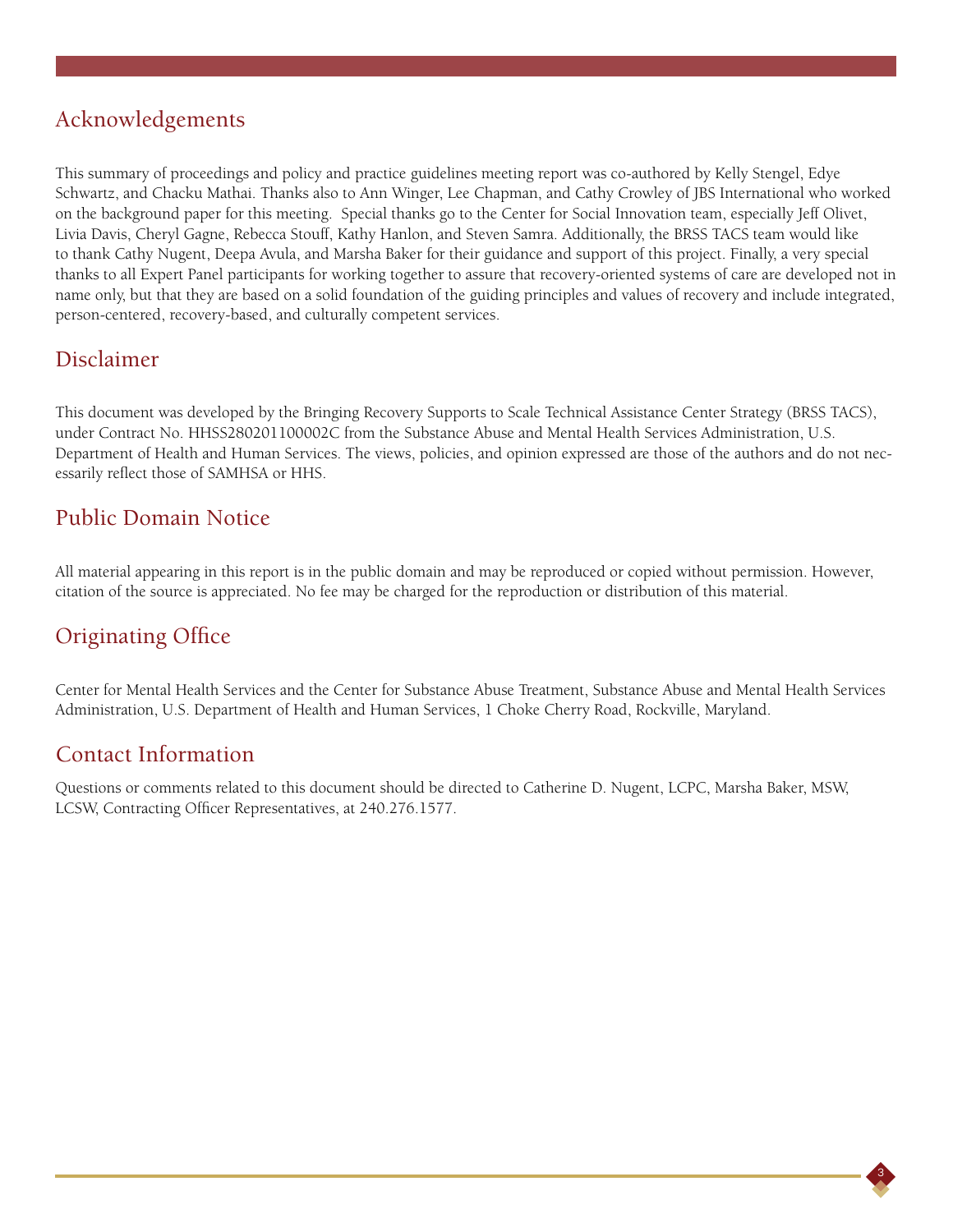## About BRSS TACS

In September 2011, the Substance Abuse and Mental Health Services Administration (SAMHSA) awarded the Bringing Recovery Supports to Scale Technical Assistance Center Strategy (BRSS TACS) to encourage the widespread adoption of recovery-oriented services and systems of care across the United States. BRSS TACS serves as a coordinated effort to bring recovery to scale, leveraging past and current accomplishments by SAMHSA and others in the behavioral health field. These efforts are an important mechanism for coordinating and implementing SAMHSA's Recovery Support Strategic Initiative. Through the Recovery Support Strategic Initiative and other efforts, SAMHSA supports a high quality, self-directed, and satisfying life in the community for all people in recovery, and includes health, home, purpose, and community.

The BRSS TACS contract was awarded to the Center for Social Innovation (C4), who established the BRSS TACS Team:

- $\leftrightarrow$  Abt Associates
- ◆ Advocates for Human Potential
- <sup>X</sup> Boston University Center for Psychiatric Rehabilitation
- ◆ Faces and Voices of Recovery
- $\bullet$  JBS International
- ◆ National Coalition for Mental Health Recovery
- <sup>X</sup> National Federation of Families for Children's Mental Health
- ◆ National Association of State Alcohol and Drug Abuse Directors
- <sup>X</sup> National Association of State Mental Health Program Directors
- <sup>X</sup> New York Association of Psychiatric Rehabilitation Services
- Pat Deegan Associates

### Introduction

4

Over the past decade, behavioral health systems across the United States have begun to move toward more recovery-oriented approaches to help people with mental health and substance use conditions recover and gain access to important community roles. In a time of national health reform, state and local behavioral health systems have the opportunity to transform service systems, realign resources, and improve the quality of services and systems to meet the needs of the people they serve. This transformation process, while widespread, is challenging systems to make sweeping changes to the structure and function of their services.

Many stakeholders recognize that it is insufficient to offer recovery-oriented services within a traditional service system. Instead, it is necessary to change the service system structure to bring about a truly recovery-oriented service system. The Recovery-Oriented System of Care (ROSC) framework is one such approach for transforming behavioral health service systems. A ROSC is a framework for organizing and coordinating multiple services, supports and systems to deliver person-centered services and to adjust to support the person's or family's chosen pathway to recovery (Kaplan, 2008). A system that supports personcentered, self-directed approaches to services, A ROSC builds on the strengths and resilience of individuals, families, and communities to take responsibility for their sustained health, wellness, and recovery. A ROSC offers a comprehensive menu of prevention, treatment, and support services that can be combined and readily adjusted to meet an individual's needs. ROSC is timely and responsive, effective, equitable and efficient, safe and trustworthy, and maximizes use of natural supports and settings.

Despite general approval of the ROSC concept, the term itself is controversial. The substance use disorder service system coined the term *ROSC*, and stakeholders from the mental health service system take issue with the word *care* because, for them, it conjures images of a paternalistic system dedicated to long-term maintenance. Many stakeholders in the mental health field prefer using *Recovery-Oriented Systems (ROS)* because it does not emphasize care. This document uses the term *recovery-oriented systems* when describing recovery-oriented systems in a general way, and uses the term *ROSC* when discussing the specific model of system organization.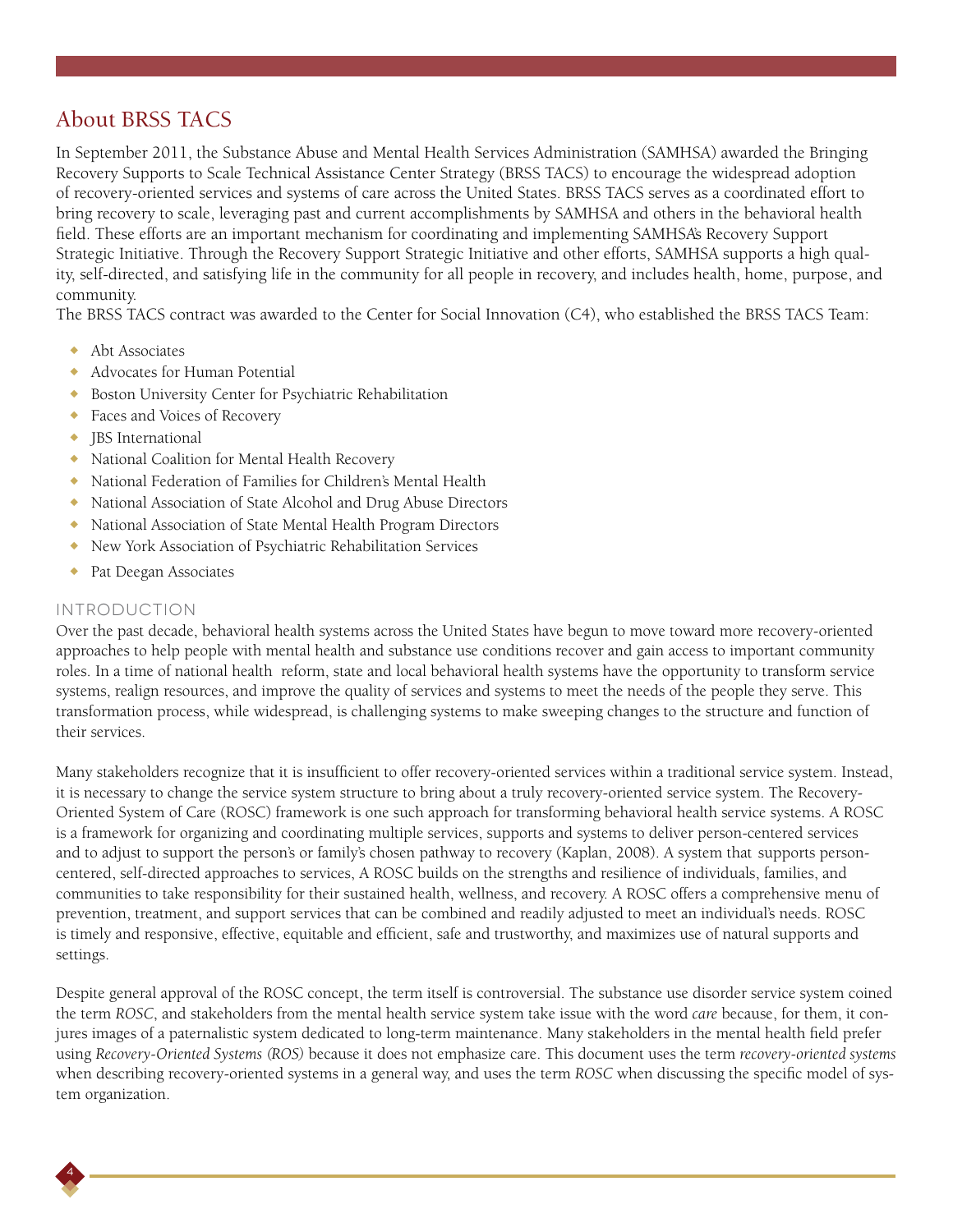To facilitate the implementation of State and local recovery-oriented systems, SAMHSA has funded 33 discretionary grant programs to implement recovery oriented systems of care at the local level. To further understand how to operationalize recovery-oriented systems, SAMHSA, through its Bringing Recovery Support to Scale Technical Assistance Center Strategy (BRSS TACS), convened an Expert Panel on May 22 – 23, 2012. The purpose of the Expert Panel was to explore areas of consensus and differences surrounding ROSC values, to identify implementation barriers, and to establish strategies to overcome these barriers. Specifically, the panel worked to:

- 1. Identify key ingredients of a recovery-oriented systems
- 2. Understand how mental health and substance use disorders systems tend to support or impede implementation of recovery-oriented systems
- 3. Develop strategies to put key recovery-oriented elements into operation across State and local systems

Panelists consisted of experts from mental health and addictions services, state behavioral health administrators, peer-run recovery organization leaders, and behavioral health researchers. During the meeting, the BRSS TACS team facilitated small and large working group discussions with invited experts (see Appendix 1 for the panelist roster).

In preparation for the meeting, SAMHSA created a background paper, *SAMHSA's Expert Panel on Operationalizing Recovery-Oriented Systems of Care*, to present the issues and foster panel discussion. The document outlines current approaches to recovery-oriented systems, identifies essential elements, summarizes points of consensus and differences in the mental health and addiction fields around ROSC values and principles, and describes how state and local systems are operationalizing the ROSC framework. The paper includes three state and local ROSC initiatives (i.e., Texas, Connecticut, Philadelphia), and offers lessons learned during these system redesigns. The paper is included below.

During the Expert Panel Meeting, participants worked to identify the current areas of consensus and disagreement in the substance use disorder and mental health systems on the principles and values of recovery-oriented systems. They discussed three ROSC initiatives and how they can inform the development and implementation of other recovery-oriented systems. From this work, the panel established essential ingredients required to operationalize recovery-oriented systems. Panelists discussed actions taken by local and State initiatives to operationalize recovery-oriented systems and made recommendations related to policy, workforce development, research and outcomes, peer leadership, community inclusion, and cross-systems collaboration. Panelists examined their own guiding vision and principles, and collaborated to blend them under a recovery-oriented system. The panel concluded its work by proposing concrete ways of operationalizing recovery-oriented systems of care for both the mental health and substance use disorder systems.

Based on the Expert Panel discussions, this Meeting Report discusses frameworks of recovery-oriented systems and their advancement in the mental health and addiction fields. It identifies the key ingredients of recovery-oriented systems, examines how the mental health and substance use disorder systems can support or impede implementation or recovery-oriented systems, and offers strategies to operationalize recovery-oriented systems across State and local service systems.

### Background

Recovery-oriented systems of care (ROSC) is a framework for coordinating multiple systems, services and supports that are person-centered and designed to readily adjust to meet the individual's needs and chosen pathway to recovery (Kaplan, 2008). One of the essential elements of ROSC, as outlined in the 2005 *National Summit on Recovery: Conference Report*, is that ROSC integrates services between mental health, substance use disorders, and physical health care (CSAT, 2005). Currently, these systems are not designed integrated way although systems integration, including integration with systems such as criminal justice and family support services, is ideal to help support a person in recovery (Gagne, White & Anthony 2007). Effective implementation of ROSC requires realignment of policy, administrative, and fiscal practices, within and between these systems.

To achieve this, substance use disorder and mental health systems need to establish a common vision, based on shared values and principles, for operationalizing recovery-oriented systems. Furthermore, a framework for operationalizing these principles and values throughout the system needs to be developed. Understanding how the mental health and substance use disorder systems support or impede the implementation of recovery-oriented systems is essential for developing this framework.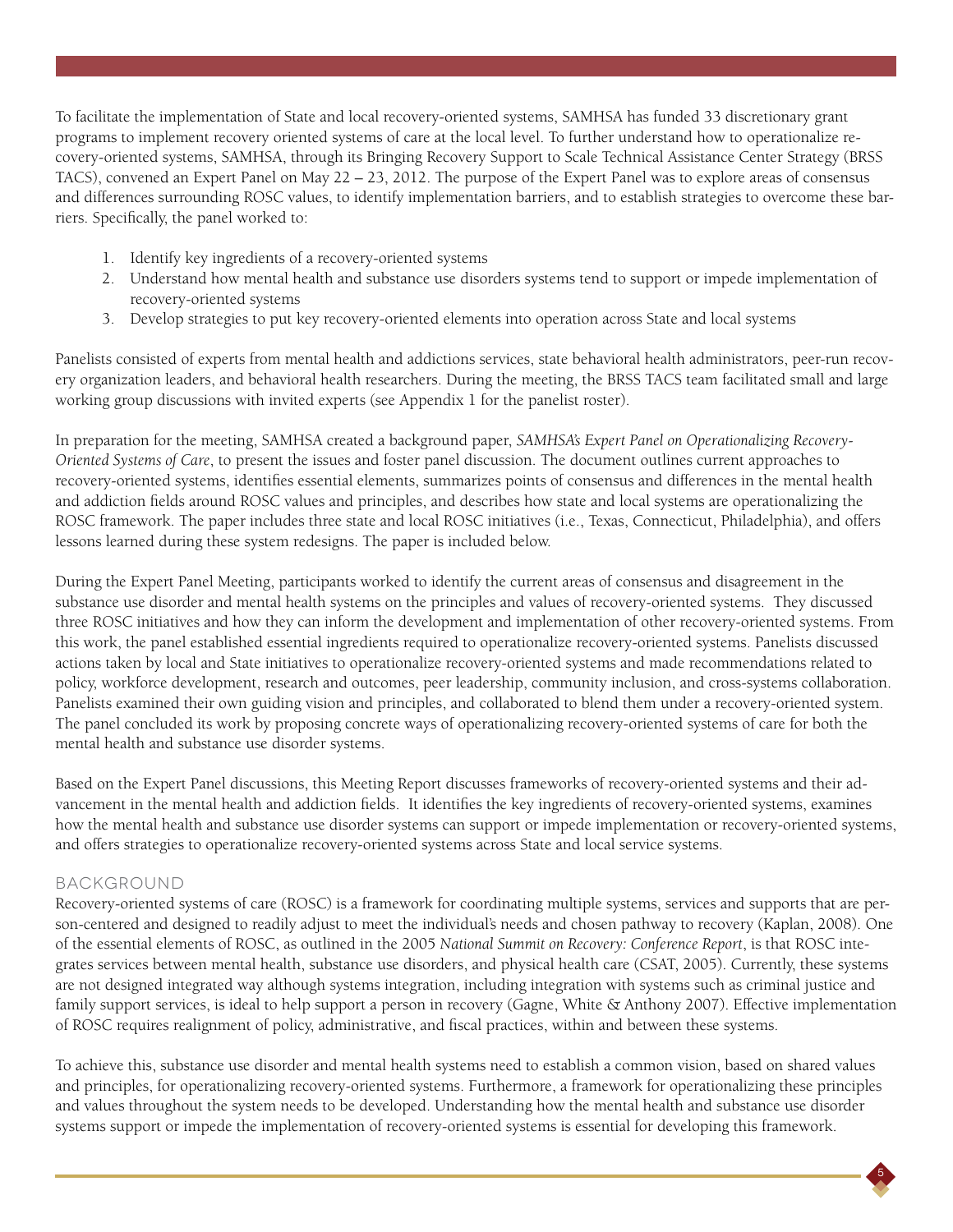## Values and Principles of Recovery-Oriented Systems

At the 2005 National Summit on Recovery, a working definition of recovery, 12 guiding principles of recovery, and 17 elements of recovery-oriented systems of care were proposed to serve as a conceptual framework to guide SAMHSA and other stakeholder groups as the treatment and recovery fields move towards operationalizing recovery-oriented systems.

The 12 principles outlined in SAMHSA's 2005 *National Summit on Recovery: Conference Report* to guide the implementation of recovery-oriented systems of care, developing measures, and establishment of evidence-based practices are:

- 1. There are many pathways to recovery
- 2. Recovery is self-directed and empowering
- 3. Recovery involves a personal recognition of the need for change and transformation
- 4. Recovery is holistic
- 5. Recovery has cultural dimensions
- 6. Recovery exists on a continuum of improved health and wellness.
- 7. Recovery emerges from hope and gratitude
- 8. Recovery involves a process of healing and self-redefinition
- 9. Recovery involves addressing discrimination and transcending shame and stigma
- 10. Recovery is supported by peers and allies
- 11. Recovery involves (re)joining and (re)building a life in the community
- 12. Recovery is a reality

The 17 essential elements of a recovery-oriented system identified at the *National Summit on Recovery* are:

- 1. Person-centered
- 2. Family and other ally involvement
- 3. 3.Individualized and comprehensive services across the lifespan
- 4. Systems anchored in the community
- 5. Continuity of care (pretreatment, treatment, continuing care, and recovery support)
- 6. Partnership/consultant relationship, focusing more on collaboration and less on hierarchy
- 7. Strengths-based (emphasis on individual strengths, assets, and resilience)
- 8. Culturally responsive
- 9. Responsive to personal belief systems
- 10. Commitment to peer recovery support services
- 11. Inclusion of the voices of individuals in recovery and their families
- 12. Integrated services
- 13. System-wide education and training
- 14. Ongoing monitoring and outreach
- 15. Outcomes-driven
- 16. Based on research
- 17. Adequately and flexibly financed

In 2006, SAMHSA convened the *National Summit on Mental Health Recovery* (CMHS, 2006). Over 110 experts, including people in recovery, family members, practitioners, advocates, researchers and others participated in the summit. They articulated 10 fundamental components of recovery, which overlap with the principles outlined at the National Summit on Recovery. Participants in the summit stated that these fundamental components are expected to infuse services and systems that are recovery-oriented. These fundamental components are:

- 1. Self directed
- 2. Individualized and person-centered
- 3. Empowerment
- 4. Holistic

6

5. Non-linear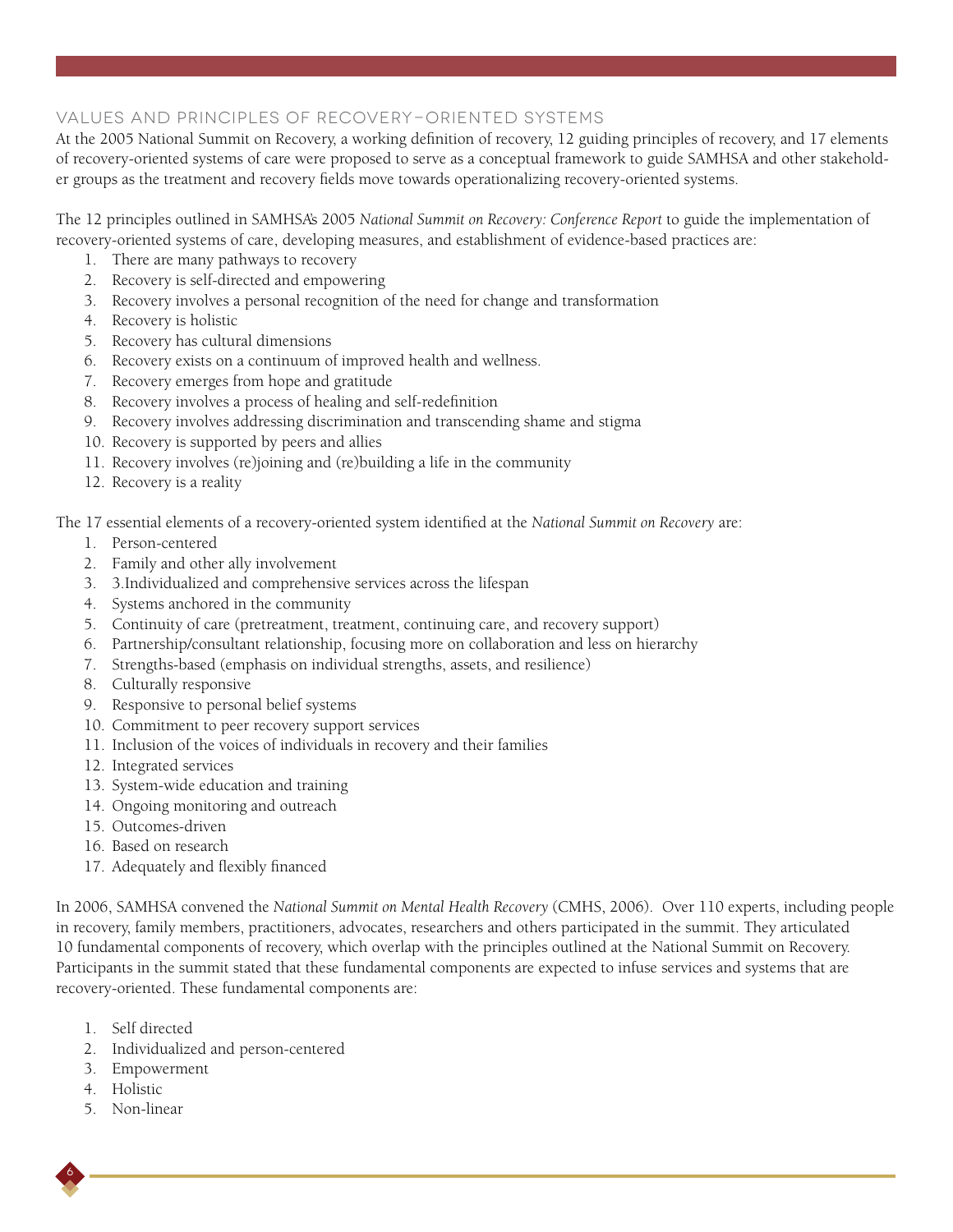- 6. Strength-based
- 7. Peer support
- 8. Respect
- 9. Responsibility
- 10. Hope

#### Review of the Issues

The mental health and substance use disorder systems currently share many recovery values and principles. There are differences and contrasts, however, that can create barriers to assuring recovery-oriented service availability and the development of recovery-oriented systems of care. Determining which ingredients have broad consensus, and where consensus is lacking across the mental health and substance use disorder systems, can facilitate the development of steps to implement integrated State and local recovery-oriented systems. Table 1 summarizes common elements of the mental health and substance use disorder systems under a recovery vision.

|                                          | Mental Health                                                                                                                                                                                                                                                                                                                            | Substance Use Disorder                                                                                                                                                                                                                                                                                                                    |
|------------------------------------------|------------------------------------------------------------------------------------------------------------------------------------------------------------------------------------------------------------------------------------------------------------------------------------------------------------------------------------------|-------------------------------------------------------------------------------------------------------------------------------------------------------------------------------------------------------------------------------------------------------------------------------------------------------------------------------------------|
| Goal                                     | To assist people affected by mental illnesses by<br>reducing disability, and improving quality of life                                                                                                                                                                                                                                   | To assist people affected by substance use disorders<br>by reducing disability and improving quality of life                                                                                                                                                                                                                              |
| Role of the Person with the<br>Condition | Person is agent of recovery<br>Active involvement is necessary for recovery                                                                                                                                                                                                                                                              | Person is agent of recovery<br>Active involvement is necessary for recovery                                                                                                                                                                                                                                                               |
| Principles                               | Broad heterogeneity of population and outcomes<br>Focus on person and environment<br>Long-term perspective<br>Recovery is a process and a continuum<br>Non-linear process of recovery<br>Family involvement is helpful<br>Peer support is crucial<br>Spirituality may be critical component of recovery<br>Multiple pathways to recovery | Broad heterogeneity of population and outcomes<br>Focus on person and environment.<br>Long-term perspective<br>Recovery is a process and a continuum<br>Non-linear process of recovery<br>Family involvement is helpful<br>Peer support is crucial<br>Spirituality may be critical component of recovery<br>Multiple pathways to recovery |
|                                          | Recovery is holistic and encompasses an indi-<br>vidual's whole life.                                                                                                                                                                                                                                                                    | Recovery is holistic and encompasses an individu-<br>al's whole life.                                                                                                                                                                                                                                                                     |

7

## Table 1 – Common Characteristics Under a Recovery Vision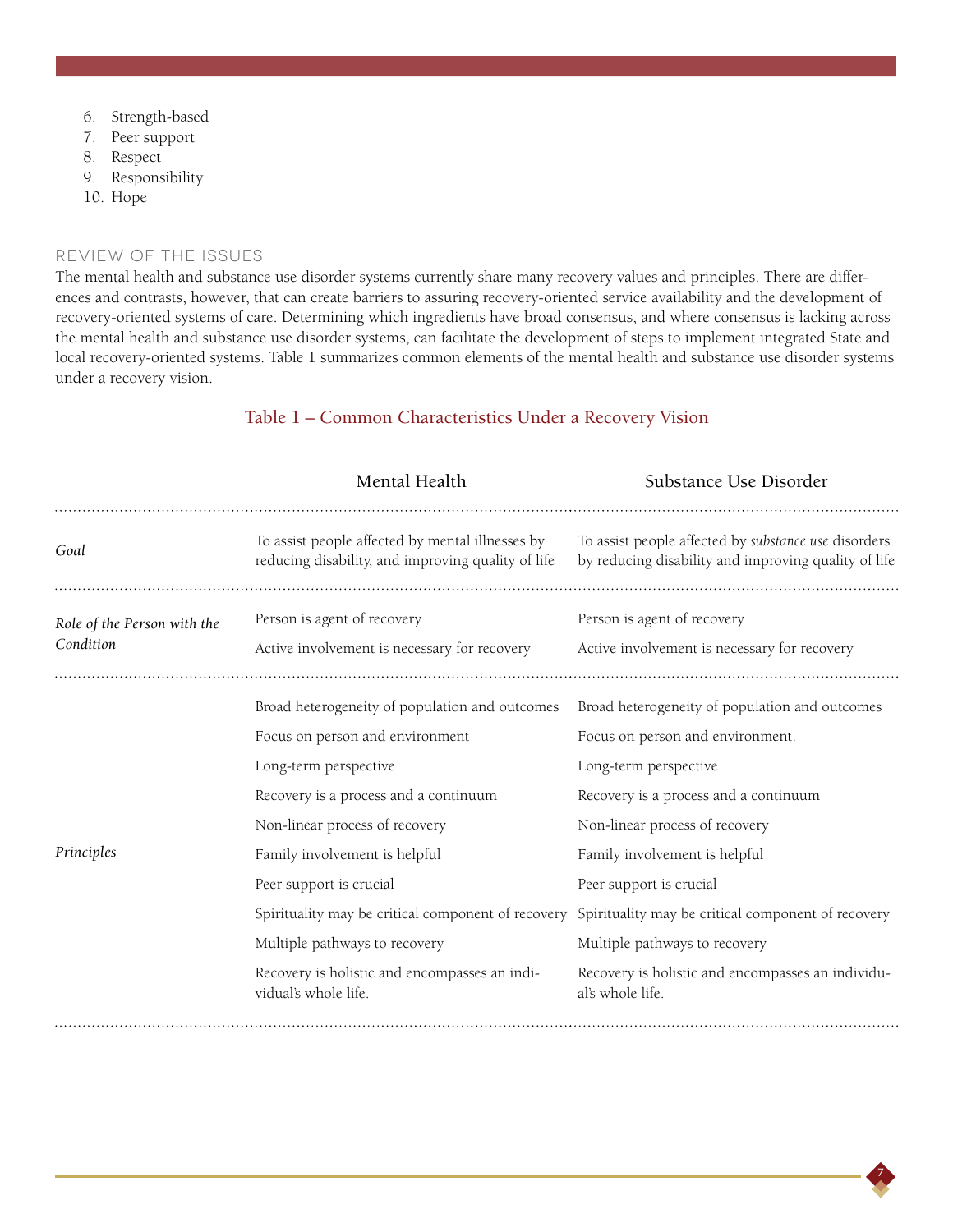Mental Health Substance Use Disorder

|                                      | Person-centered                                                                           | Person-centered                                                                                          |
|--------------------------------------|-------------------------------------------------------------------------------------------|----------------------------------------------------------------------------------------------------------|
| Values                               | Partnership (person involvement)                                                          | Partnership (person involvement)                                                                         |
|                                      | Growth                                                                                    | Growth                                                                                                   |
|                                      | Choice                                                                                    | Choice                                                                                                   |
|                                      | Strengths perspective                                                                     | Strengths perspective                                                                                    |
|                                      | Focus on wellness and health                                                              | Focus on wellness and health                                                                             |
|                                      |                                                                                           |                                                                                                          |
| Strategies to Facilitate<br>Recovery | Treatment i.e.: Crisis intervention, medication,<br>therapy, illness management education | Treatment i.e.: pre-treatment priming, detoxifica-<br>tion, residential treatment, outpatient treatment, |
|                                      | Community support (connection to peer-support<br>and recovery organizations)              | post-treatment monitoring, early re-intervention,<br>medication, and therapy                             |
|                                      | Skills for valued roles                                                                   | Community support (pre-recovery identification<br>and engagement, recovery initiation and stabiliza-     |
|                                      | Ongoing, flexible recovery-enhancing services                                             | tion, long-term recovery maintenance, and quality<br>of life enhancers)                                  |
|                                      | Advocacy                                                                                  | Skills for valued roles                                                                                  |
|                                      |                                                                                           | Ongoing, flexible recovery-enhancing services                                                            |
|                                      |                                                                                           | Advocacy                                                                                                 |
|                                      |                                                                                           |                                                                                                          |
|                                      | Treatment                                                                                 | Treatment                                                                                                |
|                                      | Rehabilitation                                                                            | Rehabilitation                                                                                           |
|                                      | Peer support                                                                              | Peer support                                                                                             |
| Essential Ingredients of             | Community support                                                                         | Community support                                                                                        |
| Recovery-Oriented System             | Legal aid                                                                                 | Legal aid                                                                                                |
|                                      | Enrichment                                                                                | Enrichment                                                                                               |
|                                      | Basic support (food, shelter, clothes etc.)                                               | Basic support (food, shelter, clothes, etc.)                                                             |
|                                      | Family education and support                                                              | Family education and support                                                                             |
|                                      |                                                                                           |                                                                                                          |
| Societal Attitudes                   | Historically, prognosis was considered hopeless                                           | Historically, prognosis was considered hopeless                                                          |
|                                      | Debates about cause(s) and nature of illness                                              | Debates about cause(s) and nature of illness                                                             |
|                                      | Criminalization of illness                                                                | Criminalization of illness                                                                               |
|                                      | Prejudice and discrimination                                                              | Prejudice and discrimination                                                                             |

Adapted from Gagne, White, & Anthony, 2007, with permission.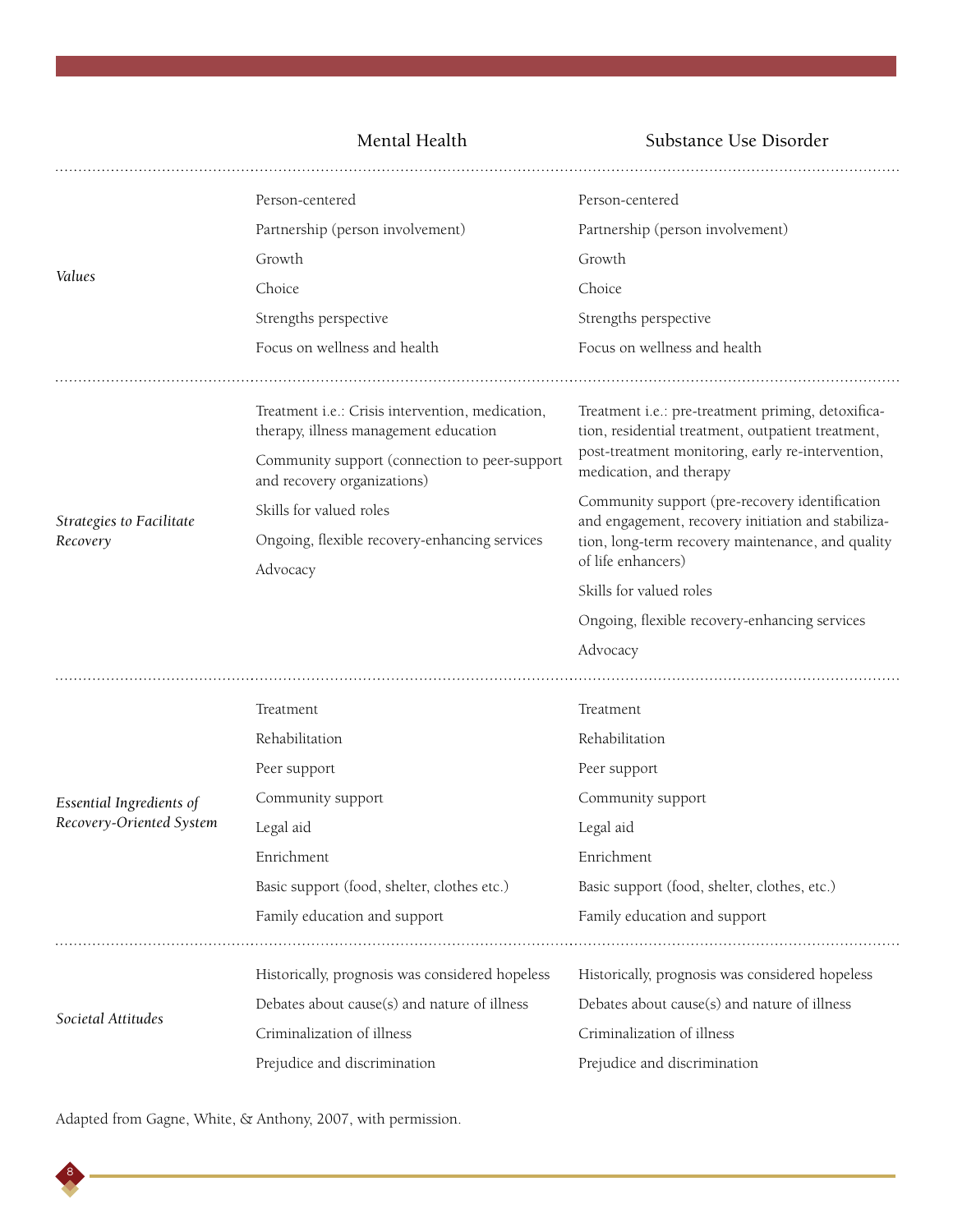While many common elements exist throughout the mental health and substance use disorder systems, there are significant differences in ideologies, practices, and procedures that may present barriers to supporting the SAMHSA-identified values of recovery (CSAT, 2005). Panelists recognized there is a perception of difference even among the 'experts.' It was also recognized that neither the mental health nor the substance use disorder system has instilled all recovery values in its service delivery. For example, the principle that 'recovery is self-directed and empowering may conflict with many substance use disorder system's service and support models that utilize standard programming and corrective approaches. Similarly, the principle that 'there are many pathways to recovery' is often in conflict with mental health service models that require medications as an essential part of treatment.

A major barrier to implementing recovery-oriented systems that integrate mental health and substance use disorder systems is different understandings of the meanings of language used to describe recovery, recovery-oriented systems of care, and recovery support systems including the terms *support, care, power, systems, inclusion, and continuum of care*. Between mental health and substance use disorder systems, these terms are commonly used; however, the words have different meanings within each of these systems. It is important to determine whether the differences reside in the words or with the values underlying the use of language. Either way, common ground must be sought and nurtured in order to successfully integrate services and systems and develop viable recovery-oriented systems.

Many have contributed to the definition of the concept of recovery. These definitions of recovery vary among the different groups, though they share many common elements. The research community has attempted to create definitions of recovery as an outcome such as the reduction of symptoms, functional improvement, or abstinence from drug use (Belleau, et al., 2007; Bellack, 2006; Dodge, Krantz, & Kenny, 2010). Other definitions have focused on the lived experience of recovery such as finding purpose, meaning, and hope. SAMHSA's working definition of recovery is:

 *"A process of change through which individuals improve their health and wellness, live a self-directed life, and strive to reach their full potential"* (SAMHSA, 2011).

Philosophical and Historical Differences across the Mental Health and Substance Use Disorder Systems There are philosophical and historical differences between mental health and substance use disorder treatment systems that can impede the development of recovery-oriented systems. Differences that have long existed in the mental health and addictions fields could provide opportunities for synergistic growth in both fields; each field has much to learn from the other. Table 2 summarizes these differences.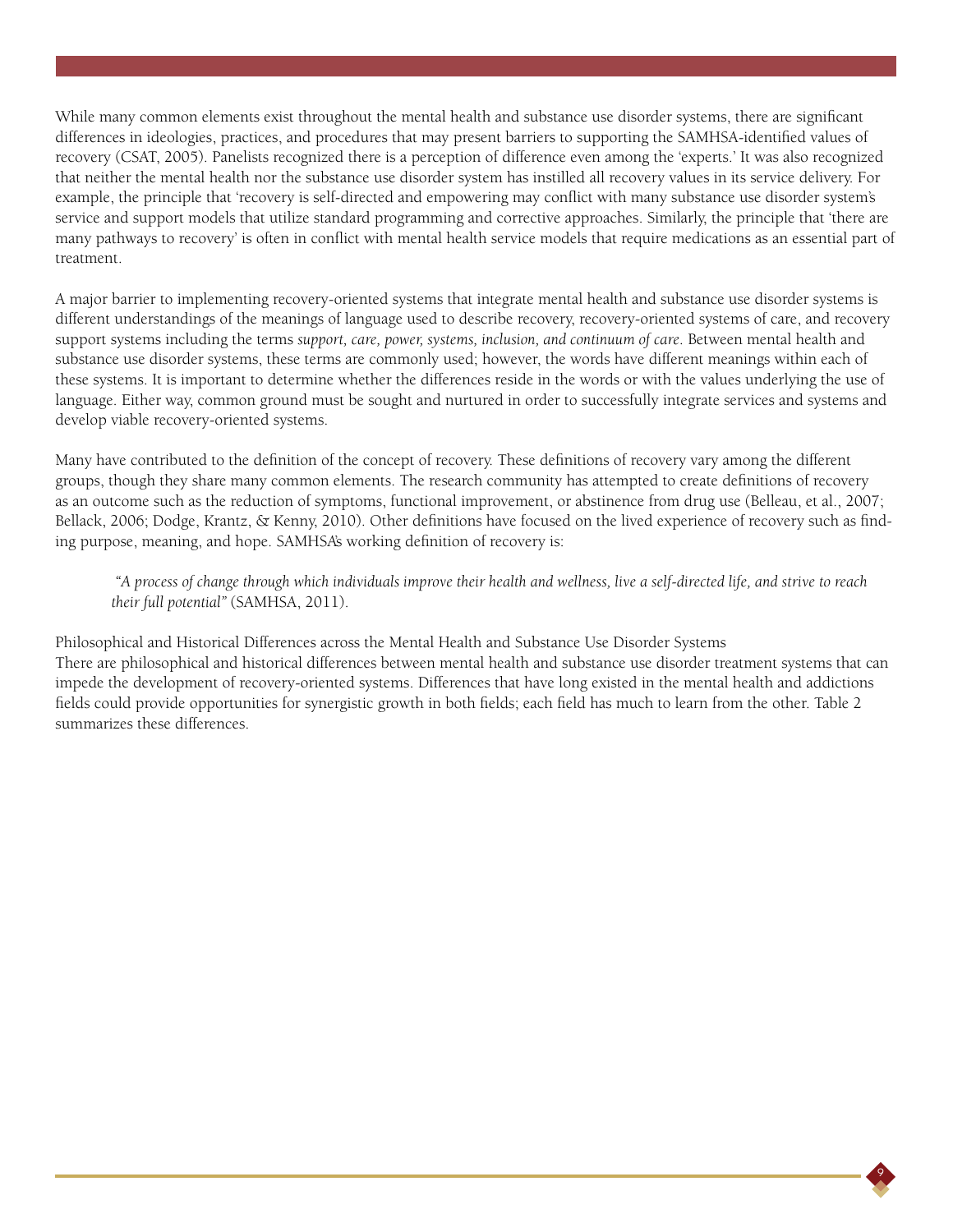### Table 2: Philosophical and Historical Differences across the Mental Health and Substance Use Disorder Systems

| Philosophical/<br><b>Historical Difference</b>        | Mental Health                                                                                                                                                                                                                          | Substance Use Disorder                                                                                                                                                                                                               |
|-------------------------------------------------------|----------------------------------------------------------------------------------------------------------------------------------------------------------------------------------------------------------------------------------------|--------------------------------------------------------------------------------------------------------------------------------------------------------------------------------------------------------------------------------------|
| Recovery Vision                                       | Long promoted a goal of partial recovery; how-<br>ever, has lacked a viable concept for full recovery<br>(Gagne, 2007)                                                                                                                 | Well-developed concept of full recovery;<br>however lacks a legitimized concept of partial<br>recovery (Gagne, 2007)                                                                                                                 |
| Duration of Treatment                                 | Traditionally available at various degrees through-<br>out the life-cycle whenever needed                                                                                                                                              | Generally shorter episodes of acute care with<br>length of stay limits                                                                                                                                                               |
| Role of People in Recovery                            | Various roles in advocacy, self-help and peer sup-<br>port offered outside of the traditional system or as<br>peer specialists hired by traditional mental health<br>providers (Davidson, Chinman, Sells, & Rowe,<br>2006)             | 12-step, mutual aid communities are most<br>widely recognized, while recovery coaching<br>and other peer based addiction recovery sup-<br>ports are growing in popularity and availability<br>across the United States (White, 2009) |
| Access to Disability Related<br>Policies and Supports | Supported by Americans with Disabilities<br>Act, Ticket-to-Work and Work Incentives<br>Improvement Act, as well as Supreme Court<br>decisions such as the Olmstead Decision in 1999<br>which upheld the integration mandate of the ADA | People with substance use disorders are not<br>adequately supported or included in major<br>disability related policies or supports                                                                                                  |
| Family and other ally<br>involvement                  | Recovery is generally seen as an individual<br>process and families are not always chosen by<br>the individual to be a part of his/her recovery<br>community                                                                           | Families are often an integral part of the re-<br>covery process and considered members of the<br>recovery community                                                                                                                 |
|                                                       | The mental health advocacy community actively<br>participates in the broader cross-disability move-<br>ment to address policy issues such as employment                                                                                | The substance use disorder advocacy com-<br>munity has limited engagement with the<br>cross-disability community as an ally towards<br>recovery supports such as employment                                                          |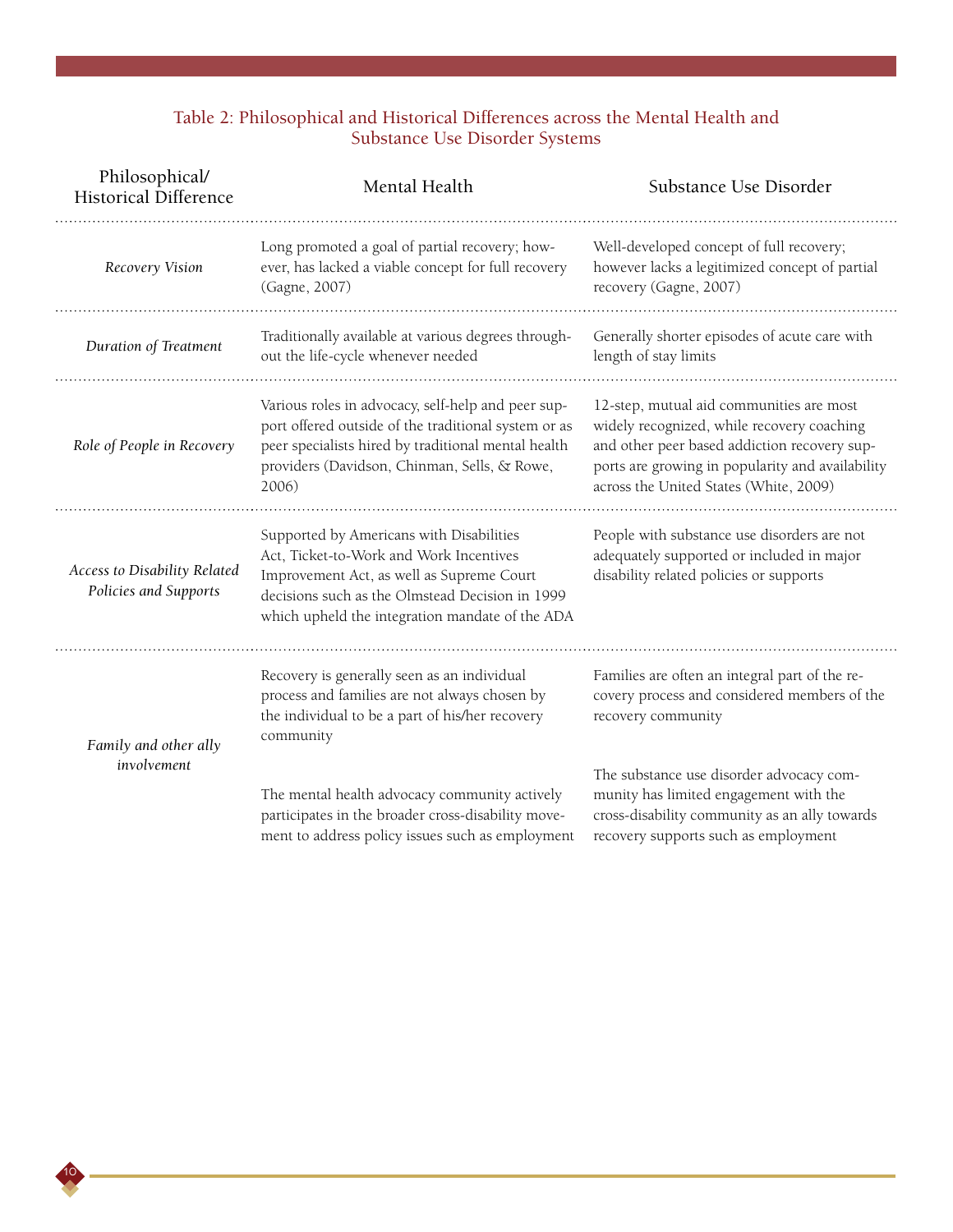## Barriers to Operationalizing Recovery-Oriented Systems

As previously discussed, there are differences in the values and principles of recovery-oriented systems both within and across the mental health and substance use disorder systems that can advance or impede the development and implementation. Additionally, there are other system and organizational issues which could act as impediments to transformation. These include administrative concerns and issues of program evaluation and outcomes, workforce development, cross-system collaboration, and community inclusion.

### Administrative

Strong leadership is an essential ingredient for transformation to a recovery-oriented system. To sustain change within an organization or system, leaders must engage stakeholders, create culture change, and foster organizational learning (Crews, 2010; Kotter, 1995). Leaders must also guide the development of policies and procedures to assist in the implementation of recoveryoriented systems. In Connecticut, the DMHAS Commissioner issued a policy statement entitled *Commissioner's Policy Statement No. 83: Promoting a Recovery-Oriented Service System*, which committed the State to systems transformation (SAMHSA, 2009). Furthermore, leaders must facilitate the development of recovery-oriented mission, vision, and values to guide the implementation and sustainability of recovery-oriented systems.

As one of the many drivers behind organizational and systems change, leadership is also essential in engaging the various stakeholders or the people, groups, and organizations that can affect or be affected by an organization or system (Kotter, 1995). A recovery orientation means that stakeholders involved in the change process will include service and support providers, members of the community, community organizations, and people in recovery. Finding an effective way to engage and involve all stakeholders is essential to operationalizing recovery within the system.

Several system transformation initiatives have successfully engaged stakeholders. Philadelphia, for example, set up a Recovery Advisory Committee (RAC), comprised of providers, people in recovery, and families and community members to establish a definition of recovery and recovery values as well as create vision for systems transformation (Lamb, Evans & White, 2009). Similarly, the Texas Recovery Initiative (TRI) established the TRI taskforce, which is comprised of representatives from the Texas Department of State Health Services (DSHS), funded and non-funded treatment providers, prevention programs, criminal justice, and community and faith-based service organizations (DHSH, 2012). The TRI Task Force engaged the community by hosting town hall meetings, established guiding principles and created workgroups to address priority areas (DHSH, 2012). Additionally, when Massachusetts integrated its mental health and substance use disorders systems, stakeholders across both systems and in the community were engaged to foster buy-in for change to support system transformation (Sheedy, 2009). Massachusetts used the Quality Improvement Collaborative (QIC) Model to build consensus as it considered community values and strengths, mobilized the community, and evaluated both process and outcomes (Barreira, Espey, Fishbein, Moran, & Flannery, 2000).

### Program evaluation and targeted outcomes

Both the mental health and substance use disorder systems hold values that can impede the implementation of integrated recovery-oriented systems. In both systems, addiction and mental illnesses are seen as primarily stemming from biological issues. This focus has led to the development of services and systems that treat addictions and mental health issues primarily as medical illnesses, with some attention to psychosocial needs (Corrigan & Watson, 2004; White, 2000). Such a framework, while discouraging a moral judgment against those with substance use and psychiatric disorders, maintains a predominate illnessorientation that seeks limited treatment outcomes such as abstinence and reduction of symptoms, rather than the achievement of quality of life goals that a recovery-oriented system intends to address. This paradigm also supports the episodic provision of treatment services rather than on-going recovery supports. In a recovery-oriented system, more ambitious and holistic goals and outcomes are sought, such as improved health and wellness and enhanced quality of life.

#### **WORKFORCF**

One of the essential ingredients of a recovery-oriented system is the inclusion of people in recovery in all areas of the system including the workforce. People in recovery are valuable to the delivery of services and supports; however, the systems' organi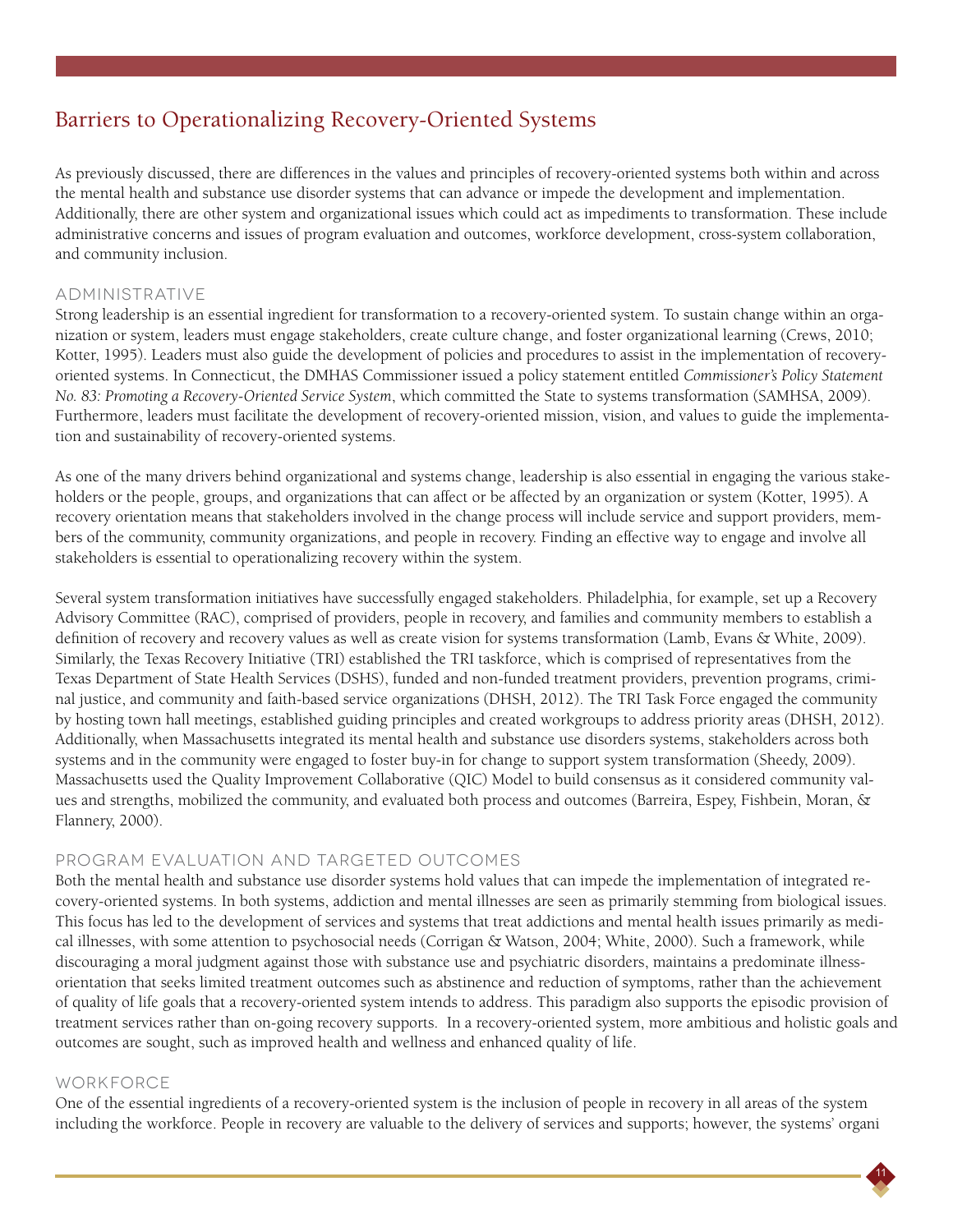zational culture, policies, and procedures can present many challenges to peer providers. Building the capacity of the workforce through training, goal setting, and follow-up can positively affect the inclusion of peers and promote the implementation of practices associated with inclusive workplaces (Gates, Mandiberg, & Akabas, 2010).

In organizational and system transformation, workforce capacity building is essential to implementing change (Kotter, 1995). In the Connecticut initiative, workforce competencies and skills were developed through education, training and consultation as an important step in the implementation of their recovery-oriented system (Sheedy, 2009). During Michigan's system transformation, training was used not only to educate providers and stakeholders of new practices and philosophies, but also to secure widespread support in the transformation process (Halvorson & Whitter, 2009). As part of their training plan, the State brought in experts from the Great Lakes Addiction Technology Transfer Center to assist in skill training for both consumers and providers (Halvorson & Whitter, 2009).

### Cross-system collaboration

The mental health and substance use disorder systems face several challenges in integration and collaboration needed for the implementation of recovery-oriented systems, including differences in philosophies, use of language, practices, and procedures. Furthermore, integration and collaboration require culture and system change, which can be difficult to implement and sustain (Kotter, 1995). Fostering stakeholder involvement in the planning and implementation process can foster buy-in and support of change. The panelists identified many of the barriers to cross-system collaboration and discussed creative ways to overcome them. Strategies identified included:

- <sup>X</sup> Amending policies on the federal, State, and local levels that inhibited collaboration
- Financing and incentivizing services and systems that reached outside of current silos to integrate services
- $\bullet$  Incentivizing collaboration through policy and finance restructuring
- <sup>X</sup> Involving the recovery community in developing cross-system services and supports

#### Community Inclusion

12

For a recovery-oriented system to be successful, it must be an integral part of the community, engaging stakeholders within not only the mental health and substance use disorder systems, but also the general community. Recovery-oriented systems must assess existing resources, map community recovery capital, and assist in how to utilize natural community supports as part of their recovery. Currently some of the programs and practices of both the substance use disorder and mental health systems serve as barriers to community inclusion. Longer lengths of stay in segregated treatment programs, discouragement of employment while in these programs, and a lack of formal linkages to the natural community supports are barriers to forming economic, educational, and social connections that are crucial to recovery. Breaking down the unnatural barriers between the mental health and substance use disorder communities, and the natural communities around them, will reduce stigma and discrimination and increase opportunities for meaningful inclusion in the community.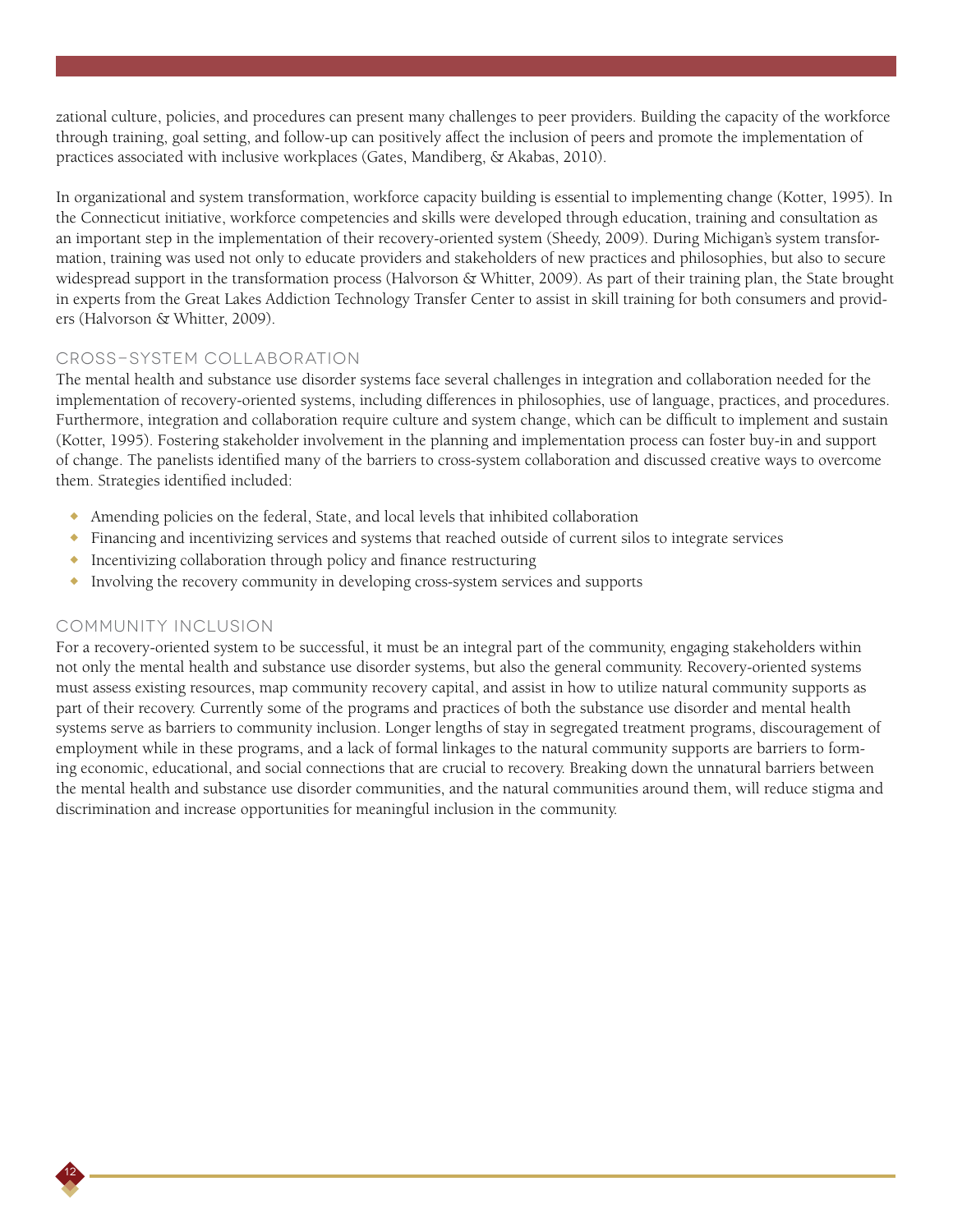## Models for Implementation

Several models have been developed to operationalize recovery-oriented systems and to meet the specific needs of the programs and systems it transformed. SAMHSA has created a ROSC Resource Guide that outlines planning and implementation steps (SAMHSA, 2010). The first step in this model is to determine the readiness and ability to implement recovery-oriented systems. This assessment identifies the strengths, as well as the weaknesses, in services and support within the current system. Following the readiness assessment, SAMHSA (2010) proposes the following cyclical steps of operationalizing recovery-oriented systems:

- Create a conceptual framework;
- Conduct a needs assessment;
- $\bullet$  Build capacity;
- $\rightarrow$  Develop a strategic plan;
- <sup>X</sup> Implement the strategic plan by aligning financing, policies and procedure; and
- $\bullet$  Evaluate the process and outcomes (which affects the conceptual framework).

In Connecticut, the transformation to a recovery-oriented system was conducted using a three-phase approach (Kirk, Evans, & Daily, 2005). In the first phase, the direction and development of the ROSC model was established by defining the principles and core values, developing consensus, and creating awareness. The next phase initiated change by assessing organizational capacity, workforce development needs, and service system re-design including funding realignment. The third phase focused on increasing the depth and complexity of ROSC through advanced training, establishing performance measures, and implementing policy and resource changes.

Philadelphia's ROSC initiative began with a change in leadership and by assessing the city's behavioral health system (White, 2007). Additionally, the city established a Recovery Advisory Committee to act as a steering committee and involved family members, providers, advocates, and city staff. Philadelphia conducted a community recovery assessment in order to determine the city's assets and limitations. Concurrently, the city held community forums to raise awareness about the ROSC initiative. Next, the city implemented a system-wide ROSC plan that was informed by stakeholders and the community assessment. The city also invested financially in the ROSC development by offering mini-grants to foster implementation.

Philadelphia, under the direction of Arthur Evans, M.D, established seven building blocks to creating a ROSC:

- 1. aligning treatment;
- 2. providing individualized and high quality services;
- 3. integrating recovery support services (RSS);
- 4. culture of peer leadership;
- 5. intentional strategies of supporting communities;
- 6. facilitating processes and partnerships; and
- 7. aligning administrative structures.

In 2007 and 2009, the Texas Department of State Health Services began hosting town hall meetings for stakeholders to introduce the initiative and gather input of community need (DSHS, 2012). Subsequently, the Texas Recovery Initiative (TRI) Task Force was established to continue to engage the community, establish guiding principles, and create workgroups to address priority areas identified by Task Force members. Next, the DSHS brought in an expert on ROSC transformation to increase awareness of the TRI and create a sense of urgency for transformation. As a result, approximately 25 communities have established ROSC initiatives across the State.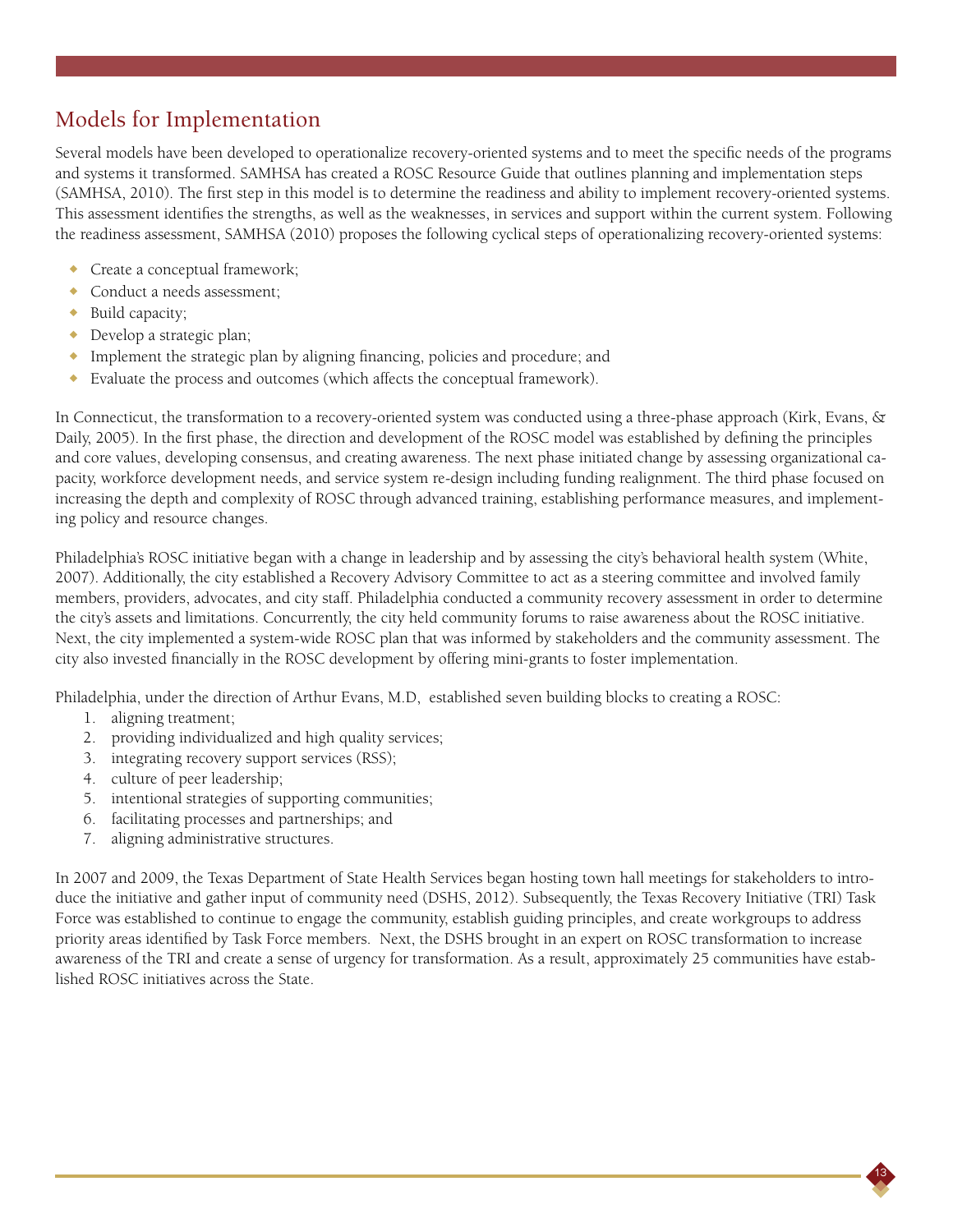#### Summary

14

Although there are differences among and between the mental health and substance use disorder systems on numerous issues, there is also consensus on the scope of the problem and the need to develop mechanisms to overcome these barriers for successful implementation of recovery oriented systems. The greatest need is for the leaders within these two systems to listen to each other and to the voices of those who use services within these systems. There are perceptions on both sides that, although not necessarily true, remain as perceptions of truth and create barriers to shared understanding and implementation of an integrated service system. Once these perceptions are acknowledged and deconstructed, then the obstacles outlined within this report can be addressed so that integrated recovery-oriented systems can be developed.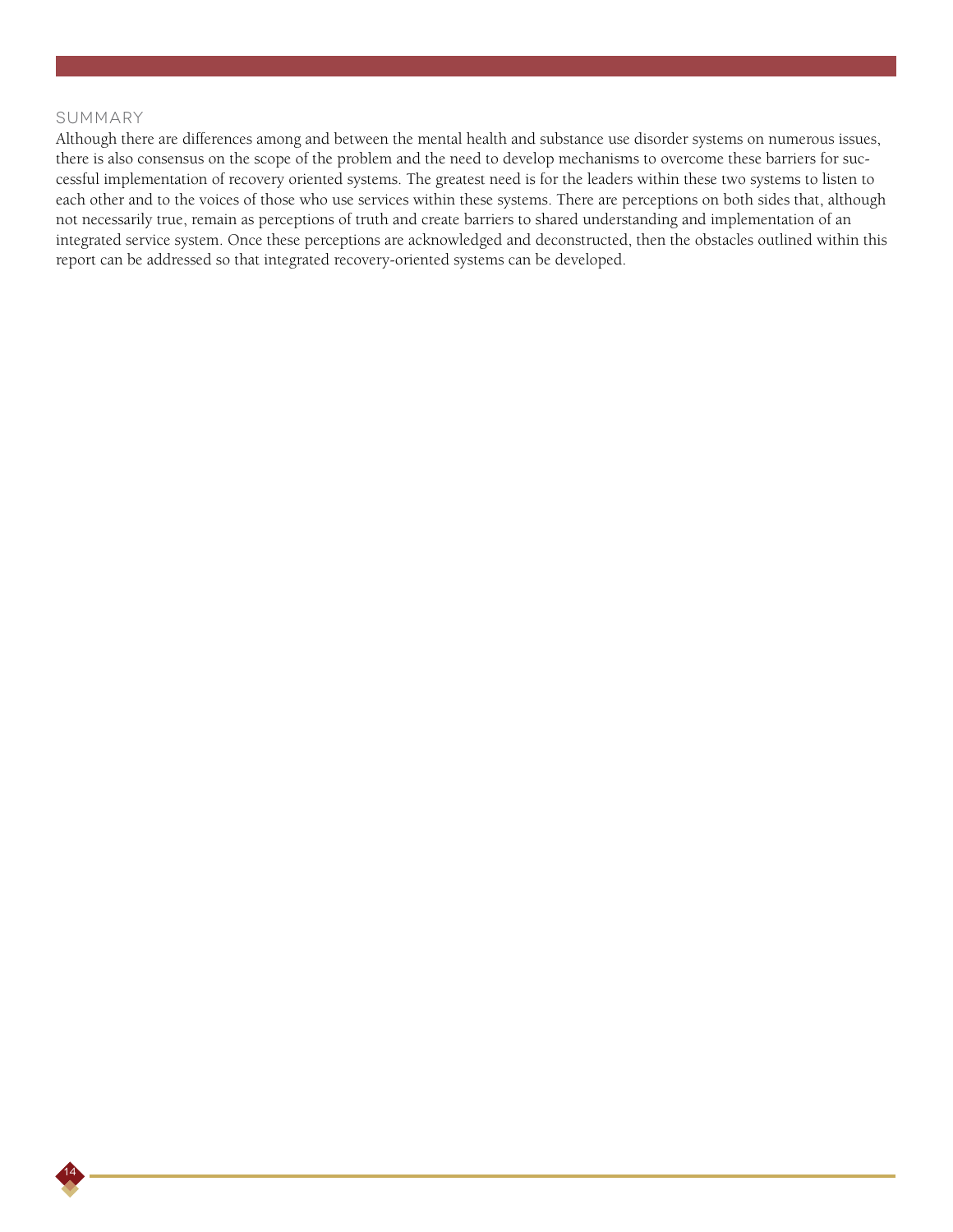## Summary of Proceedings

SAMHSA's Expert Panel on Operationalizing Recovery-Oriented Systems of Care (ROSC) met at the SAMHSA offices in Rockville, MD on May 22-23, 2012.

SAMHSA's Expert Panel on Operationalizing Recovery-Oriented Systems of Care (ROSC) was organized with careful attention given to recording a wide range of perspectives, while keeping the panel size manageable (see Appendix A for Participant List). BRSS TACS and colleagues recruited experts who represented different geographic regions of the United States, urban and rural, and representing different roles and responsibilities (i.e., research, State systems, workforce development, providers and peers) and worked in different systems (i.e., substance use disorder systems, mental health systems, or both). Several panelists filled multiple roles. Sixteen experts were recruited for the panel, with 14 available to serve.

The overarching goal of the panel was to understand the needs of behavioral health systems and authorities as they operationalize recovery-oriented systems and to develop strategies to address implementation needs.

Specific questions the expert panel considered included:

- <sup>X</sup> Which key recovery-oriented systems ingredients currently have broad consensus across mental health and substance use disorders systems?
- ◆ Which key ingredients lack consensus? What are the drivers behind this?
- <sup>X</sup> How do mental health and substance use disorders systems tend to support or impede consensus on key ingredients?
- <sup>X</sup> How do existing State and local experiences with implementation of recovery-oriented systems confirm or challenge the view of key ingredients?
- ◆ What new key ingredients do existing State and local implementation experiences suggest?
- <sup>X</sup> How is State and local implementation impacted by lack of consensus around key ingredients?
- Given key ingredients, and the opportunities and challenges of implementation, what are the necessary steps to put recovery-oriented services and supports into operation across mental health and substance use disorders systems in relation to policy, workforce development, research and outcomes, peer leadership, and community inclusion?

The agenda for the expert panel meeting was structured to facilitate small and large group discussions as well as verbal reports on a wide range of issues and focused topics (see Appendix B for meeting agenda). The development of the agenda was an iterative process over several weeks, led by SAMHSA, the BRSS TACS team, and other experts, some of whom participated in the panel.

A background paper was distributed to the panelists before the meeting to each panelist to broaden their perspectives and to increase their understanding of a whole range of issues. The meeting began with a presentation on SAMHSA's eight strategic initiatives and the work of BRSS TACS.

The work of the panel can be organized into three themes

- 1. The state of the field and mapping recovery-oriented systems
- 2. Perspectives from recovery communities on creating recovery-oriented systems
- 3. State and local recovery-oriented systems State and local examples of putting recovery-oriented systems into operation

## Theme One:

Mapping Recovery-Oriented Systems: Determining the Essential Operational Elements of Recovery-Oriented Systems

Presentations focused on the work that has been done to describe recovery-oriented systems. Over the past decade, there have been several efforts to describe the essential elements of recovery-oriented systems through research, practice, and consensus-building meetings. In 2005, SAMHSA sponsored a National Summit on Recovery, which through a consensus process established 17 essential elements and 12 principles of Recovery-Oriented Systems. In addition, in 2005, O'Connell and col-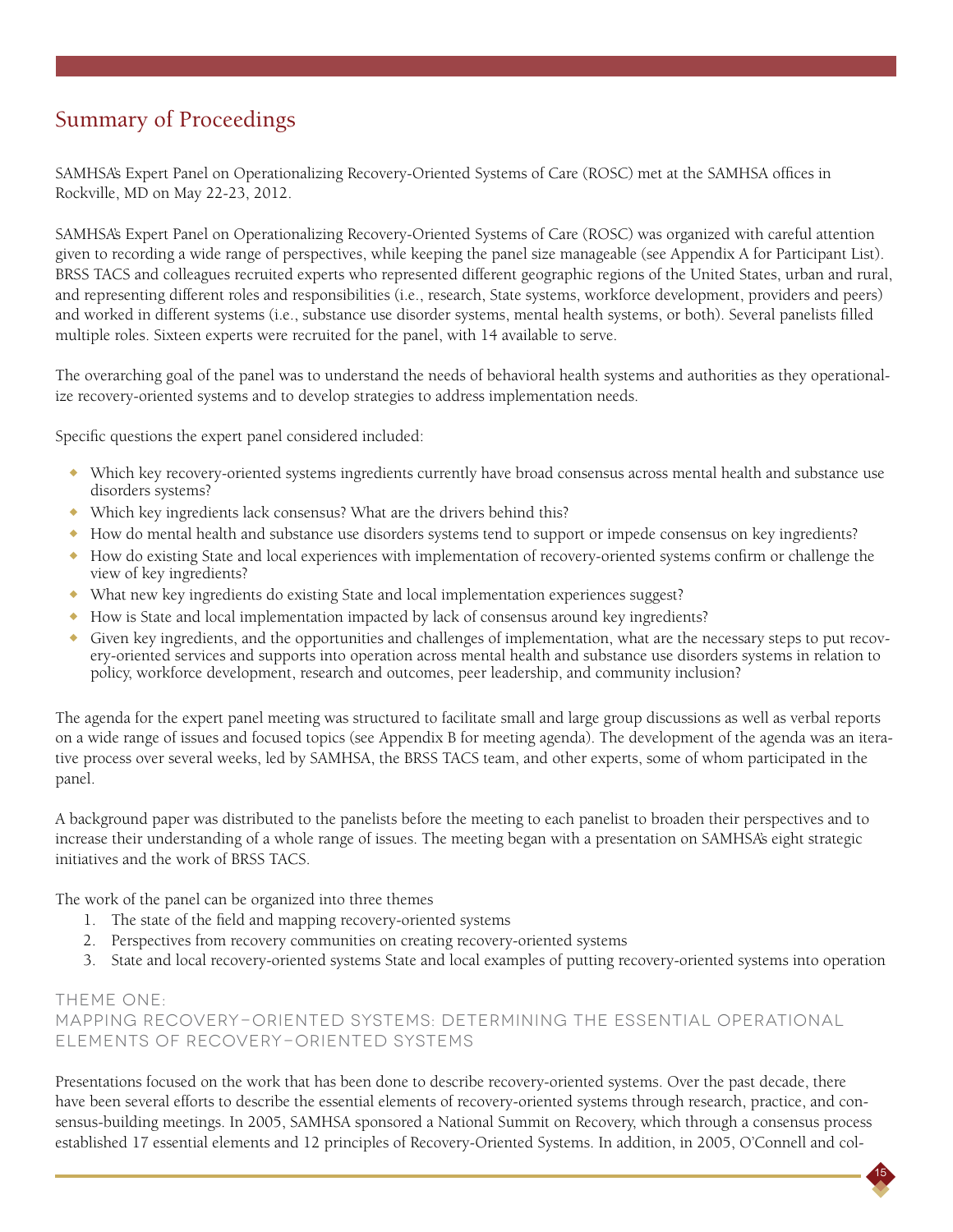leagues conducted a comprehensive review of the literature on mental illness and addictions recovery that identified the elements of a recovery-oriented environment.According to these authors, a recovery-oriented environment is one that:

- $\triangle$  Encourages individuality
- <sup>X</sup> Promotes accurate and positive portrayals of psychiatric disability, while fighting discrimination
- $\leftarrow$  Focuses on strengths
- $\bullet$  Uses a language of hope and possibility
- <sup>X</sup> Offers a variety of options for treatment, rehabilitation, and support
- $\bullet$  Supports risk-taking, even when failure is a possibility
- $\bullet$  Actively involves service users, family members, and other natural supports in the development and implementation of programs and services
- $\triangle$  Encourages user participation in advocacy activities
- $\triangle$  Helps develop connections with communities
- <sup>X</sup> Helps people develop valued social roles, interests, and hobbies

The presentation also provided an overview of the various elements of ROSC identified in the BRSS TACS State Policy Academy proposals, which are described in the background section earlier in in this report.

This presentation stimulated a large group discussion about what recovery-oriented systems need in order to be operationalized in State and local systems. Panelists discussed the need to establish common vocabulary around recovery, recovery-oriented systems of care, and recovery support services across the substance use disorder and mental health systems. The panel identified differences in perspectives between the mental health and substance use disorder systems, including:

- $\bullet$  The language used to describe recovery, recovery-oriented systems of care, and recovery support systems including the terms: support, care, power, systems, inclusion, monitoring, and continuum of care
- Different perspectives between the mental health and substance use disorder systems on what are the facilitators and inhibitors to recovery
- $\bullet$  The role of the family in the recovery community
- $\bullet$  The process of recovery

16

- $\bullet$  The role of data collection, evaluation and outcomes
- $\bullet$  The involvement of the broader disability community in ROSC
- <sup>X</sup> The role of best practices and evidence-based practices in recovery-oriented systems of care
- <sup>X</sup> Use of the term 'monitoring' when referring to 'ongoing monitoring and outreach' as an essential ingredient to a ROSC; panelists suggested using the term engagement
- <sup>X</sup> Use of the phrase 'adequately and flexibly financed' as an essential ingredient of recovery-oriented systems. Panelists noted that recovery-oriented systems should be able to develop and thrive without or despite having adequate or flexible financing

Also identified were some tendencies within the mental health and substance use disorder systems that impede consensus on key ROSC ingredients. For example, the concept of self-determination, so central to the recovery process in mental health is controversial in the substance use disorder field because there is a strong belief that people in recovery from addiction must accept their condition and follow the advice of their treatment teams in order to recover.

There continues to be some biases between the mental health and substance use disorder systems with people in each system holding on to prejudicial beliefs about people who use services in the other system. These prejudices create barriers to implementation of integrated recovery-oriented systems.

The trend towards specialization of services and supports in the health care system, including the behavioral health systems, may also be a barrier to integration of mental health and substance use disorder systems.

Panelists offered several solutions to address the areas where consensus was lacking. Discussion focused on strategies to expand the promotion and implementation of recovery-oriented services through: expanding peer services, increasing the involvement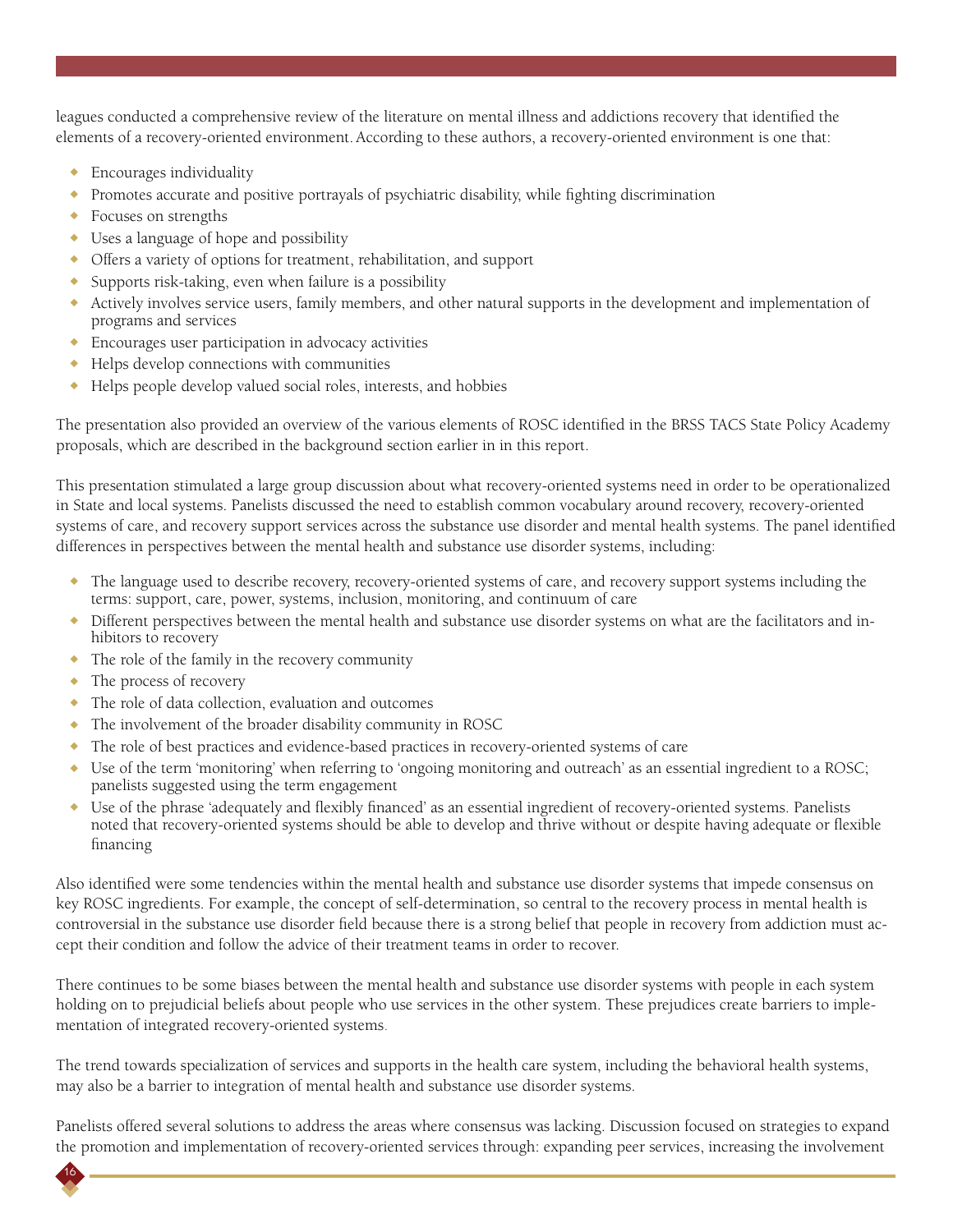of the criminal justice system, evaluating the financing of recovery support services, and investing in the infrastructure of recovery communities.

Panelists suggested and discussed several key elements of recovery-oriented systems including:

- <sup>X</sup> A model of care focused on quality of life and social determinates of health.
- <sup>X</sup> Data collection and evaluation methods that focus on quality of life and social determinates of health and can be used for performance improvement
- $\triangle$  Services and supports that allow for multiple pathways of recovery
- $\bullet$  Strong leadership
- $\bullet$  Safe environments of care
- $\leftarrow$  Peer involvement
- <sup>X</sup> Involvement of the broader community
- **Engagement of the recovery community**
- ◆ Person-centered and consumer-driven
- $\bullet$  Initiatives which support culture change
- $\bullet$  Workforce development
- $\bullet$  Identification of best practices and evidence based practices

Panelists proposed four building blocks essential to the development of recovery-oriented systems:

- 1. Recovery-oriented services and supports;
- 2. Leadership of people in recovery at all levels of the system;
- 3. Promotion of community health to ensure the community is a resource for healing; and
- 4. Recovery-oriented administrative alignment that includes cross-system partnerships, workforce development, evaluation, financing, policies and procedures, and community integration.

It was noted by the Panel that it is important to distinguish between the 'what' and 'how' when discussing operationalizing recovery-oriented systems. 'What' refers to the principles and values of a recovery-oriented system and 'how' refers to the way that values become part of the processes. While there seems to be strong consensus around the 'what' of recovery-oriented systems and that these principles and values are non-negotiable foundation of the system, there continues to be a lack of clarity around how to achieve it.

It was also noted that the principles and values of recovery-oriented systems need to inform all that is done within the system including services, training, and evaluation.

Panelists identified essential elements for operationalizing recovery-oriented systems, with recovery-oriented mission, vision and values as the over-arching influence. These elements include:

- $\triangleleft$  Administrative alignment (including policy, training and evaluation)
- <sup>X</sup> Recovery-oriented services and supports (including treatment and community resources)
- $\triangle$  Peer leadership at all levels
- $\bullet$  Community health (including relationships with other systems, inclusion, quality of life, and prevention)

#### Theme Two:

## Perspectives from the recovery community on creating recovery-oriented systems

Presentations focused on the experiences of recovery communities in implementing recovery-oriented systems. Presenters noted barriers that members of their communities experienced and some of the philosophical differences between recovery communities comprised of people with substance use disorders and people with mental illnesses.

There was strong consensus that policy barriers that limit access to services and supports need to be identified and removed and that access to employment, education, housing, and training needs to be increased. Many of these policy barriers relate to in-

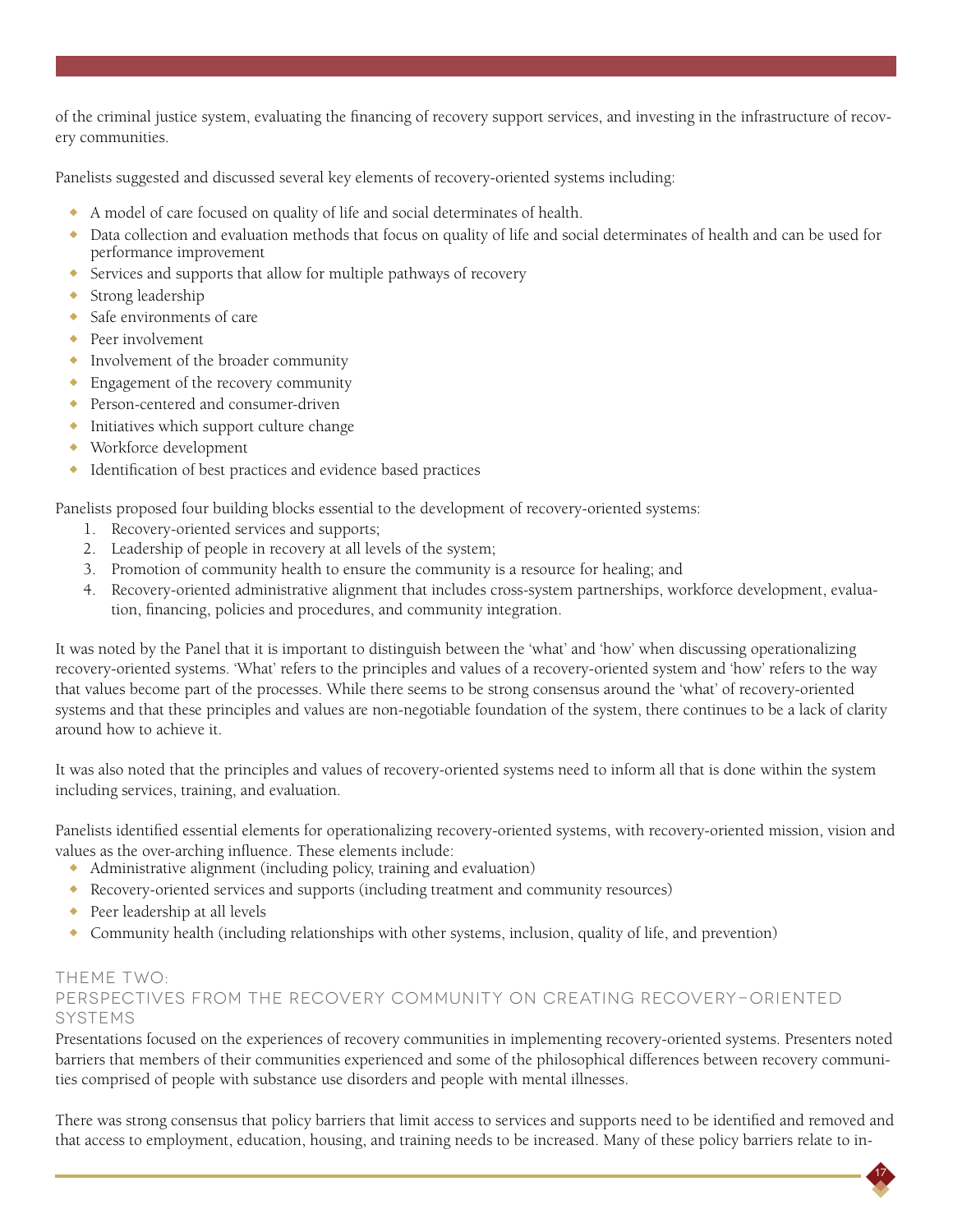volvement with the criminal justice system. Much work needs to be done to remove these barriers. Although much of the work will be done at the State level, these changes are needed nationwide.

These presentations stimulated discussion on perceived ideological differences between the mental health and substance use disorder systems. Panelists discussed how self-determination might be viewed as willfulness in the substance use disorder system and is, therefore, often not encouraged. Additionally, it was noted that there are cultural differences on the perception of self-determination. Panelists agreed that an individual's right to self-determination might be affected by the diagnosis he/ she receives because society will often question an individual's decisions and decision-making ability after he or she receives a label. Panelists also discussed the ideological differences in the mental health and substance use disorder systems on the value of power.

Also discussed, were the ideological differences in the mental health and substance use disorder systems on the value of duration of treatment. Panelists noted that in the substance use disorder system, most people receive treatment for a short period, which is different than those in the mental health system. In order to bridge these differences and implement recovery-oriented systems, the focus must shift from duration of treatment to access to services and supports. Additionally, the focus should be on offering needed continuing care/treatment/support rather than episodic care/treatment/support.

### Theme Three:

### State and Local Recovery-Oriented Systems of Care Initiatives

Presentations focused on the implementation of recovery-oriented systems in Philadelphia, Delaware, Oklahoma, and Connecticut, and expanding the network of recovery-oriented services to other systems, like the criminal justice system.

The change process in Philadelphia began with establishing common language across the mental health and substance use disorder systems around recovery, recovery programs, and recovery-oriented systems. The process of change was implemented through collaboration with multiple community stakeholders. Additionally, there was an emphasis on taking a "big tent" approach by involving the broader community and recognizing its need to make changes to support recovery.

The transformation process in the city of Philadelphia included the establishment of seven building blocks needed to create a recovery-oriented system:

- 1. Aligning treatment;
- 2. Providing individualized and high quality services;
- 3. Integrating recovery support services;
- 4. Fostering a culture of peer leadership;
- 5. Developing intentional strategies of supporting communities;
- 6. Facilitating processes and partnerships; and
- 7. Aligning administrative structures to support a recovery-oriented system

Additionally, strong leadership, financial investment, assessment of community needs, and peer workforce development are essential in operationalizing a recovery-oriented system.

It was noted that introducing peers into an organization could be challenging. To be successful integrating peers, it is important to follow some guidelines. The following steps were recommended:

- 1. The process should be done slowly and methodically while working with staff to introduce the change
- 2. It is important that agencies hire more than one peer in a program
- 3. The peers should make living wages

18

4. Peers should report directly to a high-level administrative staff member, allowing problems to be addressed quickly so that the peer, and incorporation of peers, can be successful

Another presentation focused on the implementation of recovery-oriented services within the criminal justice system. Recoveryoriented systems are a network of services, not all coming from behavioral health services. In Oklahoma, peer-to-peer services were developed and offered by those with a history of incarceration for those who are currently incarcerated. Oklahoma has been successful in implementing peer-to-peer support services in a criminal justice system. Peers in Oklahoma are certified as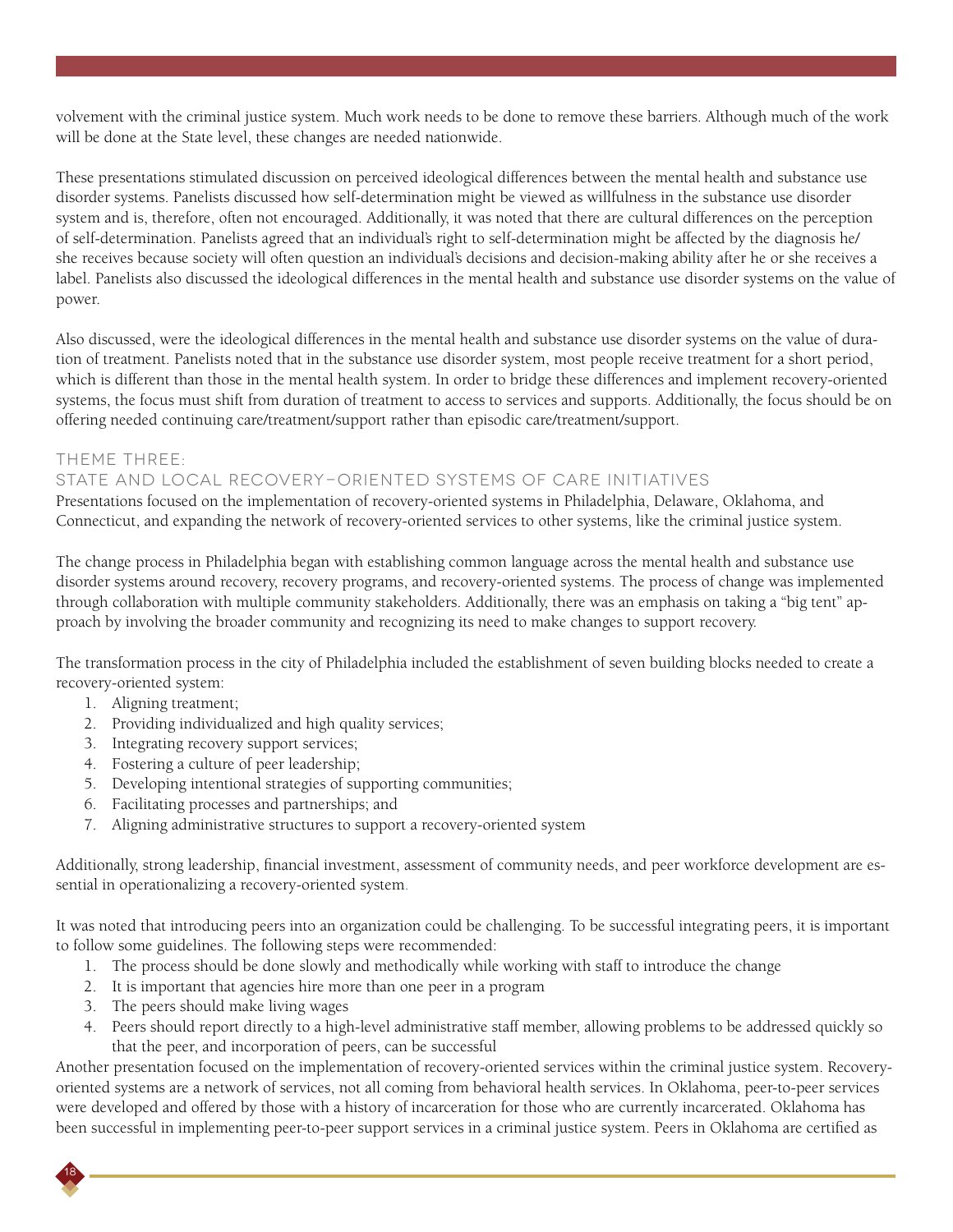recovery support specialists, which prompted legislators to ask for a standard definition of person in recovery, outside of selfidentification. The presentation stimulated discussion about the following issues:

- $\bullet$  The importance of recruiting, training, and employing a significant number of peers who can offer peer support services and not engaging in tokenism;
- The importance of clarity around the definition and meaning of recovery for different stakeholders in the system;
- The importance of offering culturally competent recovery support services

These presentations stimulated a large group discussion on implementing State and local recovery-oriented systems initiatives. There was strong consensus about the importance of stakeholder and community involvement and buy-in for building and maintaining momentum for the transformation process. It was suggested that it is important to bring as many stakeholders as possible together to build consensus and buy-in until the system reaches a tipping point.

Across the small group discussions, several issues were raised around the panelists' experiences with implementing recoveryoriented systems across the behavioral health system. Panelists noted key transformation characteristics across successfully implemented recovery-oriented systems include:

- <sup>X</sup> Designing recovery-oriented systems to meet the needs of each specific community
- Beginning the transformation process with changes that are small and short-term ("low-hanging fruit") can serve by building momentum for the transformation
- An easy to achieve step towards implementing ROSC is to incorporate person-first language into system policies, laws, and practices.
- Creating financing mechanisms to support each State or local initiative
- Summarizing and publicizing the current dissatisfaction with the status quo and external pressures on the system
- $\bullet$  Developing strong leadership, and leadership capacity within many stakeholder groups
- <sup>X</sup> Building buy-in among all stakeholder groups (e.g., community, providers, administrators, etc.)
- $\bullet$  Creating a 'culture of change' by facilitating open dialogues with all stakeholder groups
- Establishing a conceptual framework around the principles, goals and objective of a recovery-oriented system rather than designing a menu of services and supports, including establishing the system's mission, vision, and values
- <sup>X</sup> Determining the role of data collection and evaluation in the implementation process
- Data collection and evaluation is a key process in implementation of a recovery-oriented system; however, the type of data and process for data collection needs to be specific to a recovery-oriented system

Also identified were possible factors related to the current behavioral health system that could impede the successful implementation of recovery-oriented systems:

- $\bullet$  The use of a medical model to guide integration of mental health and substance use disorder systems
- The lack of clear understanding of the goals, processes, and lack of a common vocabulary around recovery between the mental health and substance use disorder systems
- The lack of clarity around the role of the primary care system
- $\bullet$  The use of involuntary commitment and forced treatment across the behavioral health systems

To summarize the experiences of presenters and panelists in implementing recovery-oriented systems, the following steps were identified as common across several occurrences of implementing recovery-oriented systems.

19

## To lay the foundation:

- $\bullet$  Engage community members using peers and providers to provide information and education;
- Involve stakeholders by maintaining an open dialogue throughout the transformation process;
- $\bullet$  Establish the mission, vision and values of the system;
- <sup>X</sup> Establish and infuse recovery-oriented values by developing outcomes;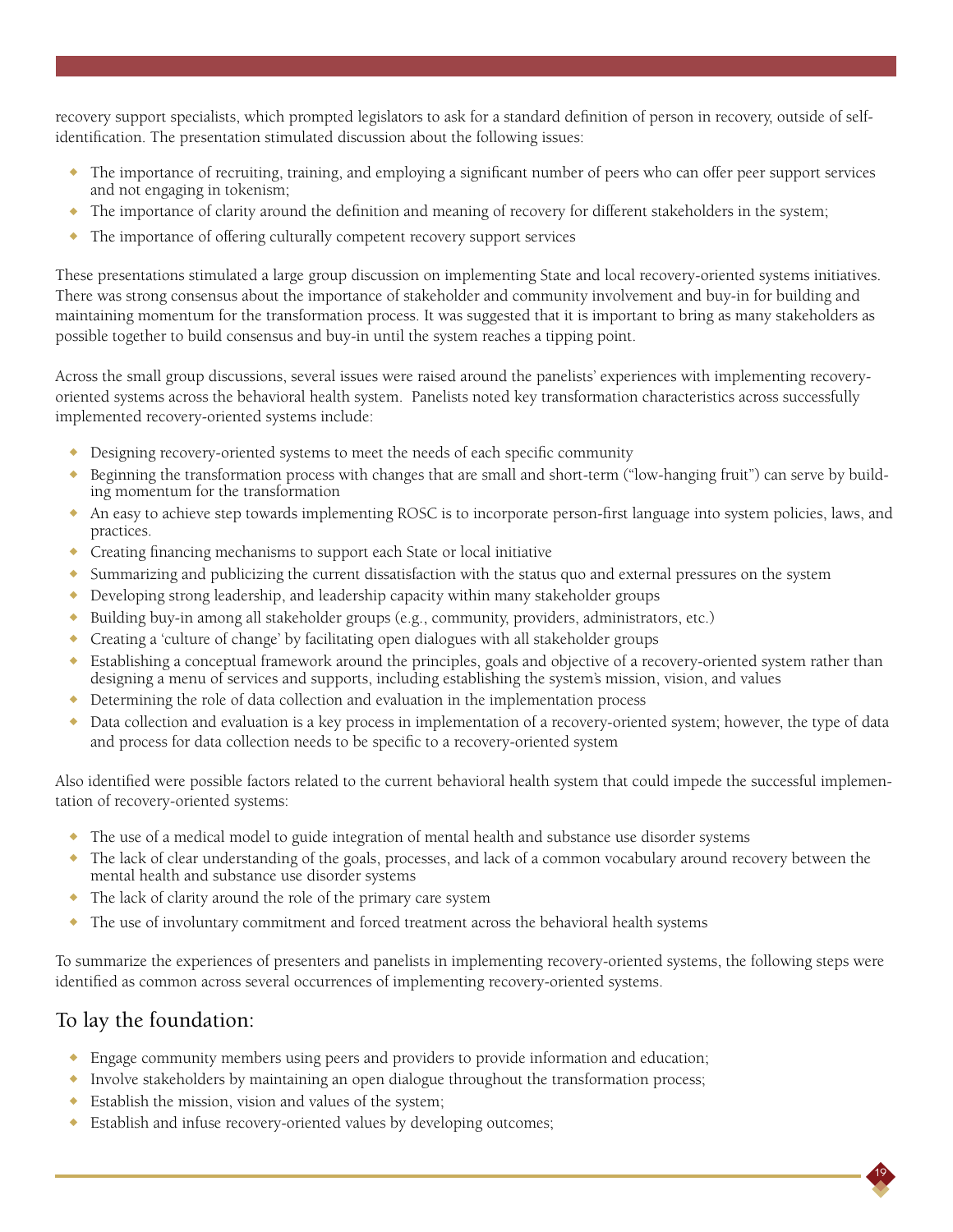- <sup>X</sup> Raise awareness about recovery-oriented systems by publishing information, including a White Paper on the ROSC in Behavioral Health;
- $\bullet$  Change policies and administrative structures; raising awareness through publishing a white paper on the ROSC model;
- $\bullet$  Define recovery, treatment, and recovery-oriented evidence-based practices;
- $\bullet$  Determine which recovery-oriented evidence-based practice will work for the system;

## To develop leadership and other roles:

- Develop the workforce by raising awareness about the transformation process and bringing in experts to provide education and training;
- $\bullet$  Develop leadership through capacity-building through the use of a leadership institute;
- $\bullet$  Develop strategic plans with areas of responsibility assigned to increase accountability for actions and outcomes;
- $\bullet$  Develop a performance improvement framework with providers and peers in improve their competencies in delivering recovery-oriented services;
- Incorporate peers as equal workforce participants.

## To develop policies that support a recovery-orientation:

- Require meaningful participation of peers in the implementation and evaluation of policy;
- Adapt policies to have recovery-oriented language;
- Conduct cross-agency collaboration and planning;
- $\bullet$  Create policies which support individuals in the community to shift from acute care focus (e.g., redefine medical necessity);
- Develop policies that promote self-determination.

## To develop networks of recovery-oriented services:

- Conduct community recovery asset mapping;
- $\bullet$  Modify existing service delivery models and resources to fit the established ROSC model
- $\bullet$  Identify barriers and benefits of transforming into ROSC for each system identified;
- $\bullet$  Establish funding around mutual goals for multiple systems to increase buy-in for transformation;
- Modify policies and laws to remove the barriers to cross-system collaboration;
- <sup>X</sup> Build an infrastructure that incentivizes collaboration between systems;
- $\bullet$  Enact a punitive system to address non-collaboration between systems to help remove silos;
- $\bullet$  Involve the recovery community as an equal partner in multiple systems;
- $\bullet$  Establish mechanisms to establish and enhance communication between systems;
- **Create an advisory panel to direct system collaboration; and**
- Monitor and evaluate the collaboration process.

## To fund recovery-oriented systems:

- $\bullet$  Change reimbursement methods to provide incentives for recovery-oriented services and supports (e.g., State-level changes with Medicaid);
- <sup>X</sup> Fund recovery-oriented services and supports by changing the reimbursement model;
- <sup>X</sup> Foster funding streams to support peer-run programs, supportive housing, and recovery communities as a part of ROSC;
- $\triangle$  Create funding streams that support social capital building;
- <sup>X</sup> Expand the recovery-orientation of Block Grants and increase the accountability of grantees; and
- <sup>X</sup> Fund public awareness initiatives around behavioral health and recovery to reduce stigma and increase recovery-oriented awareness for young people.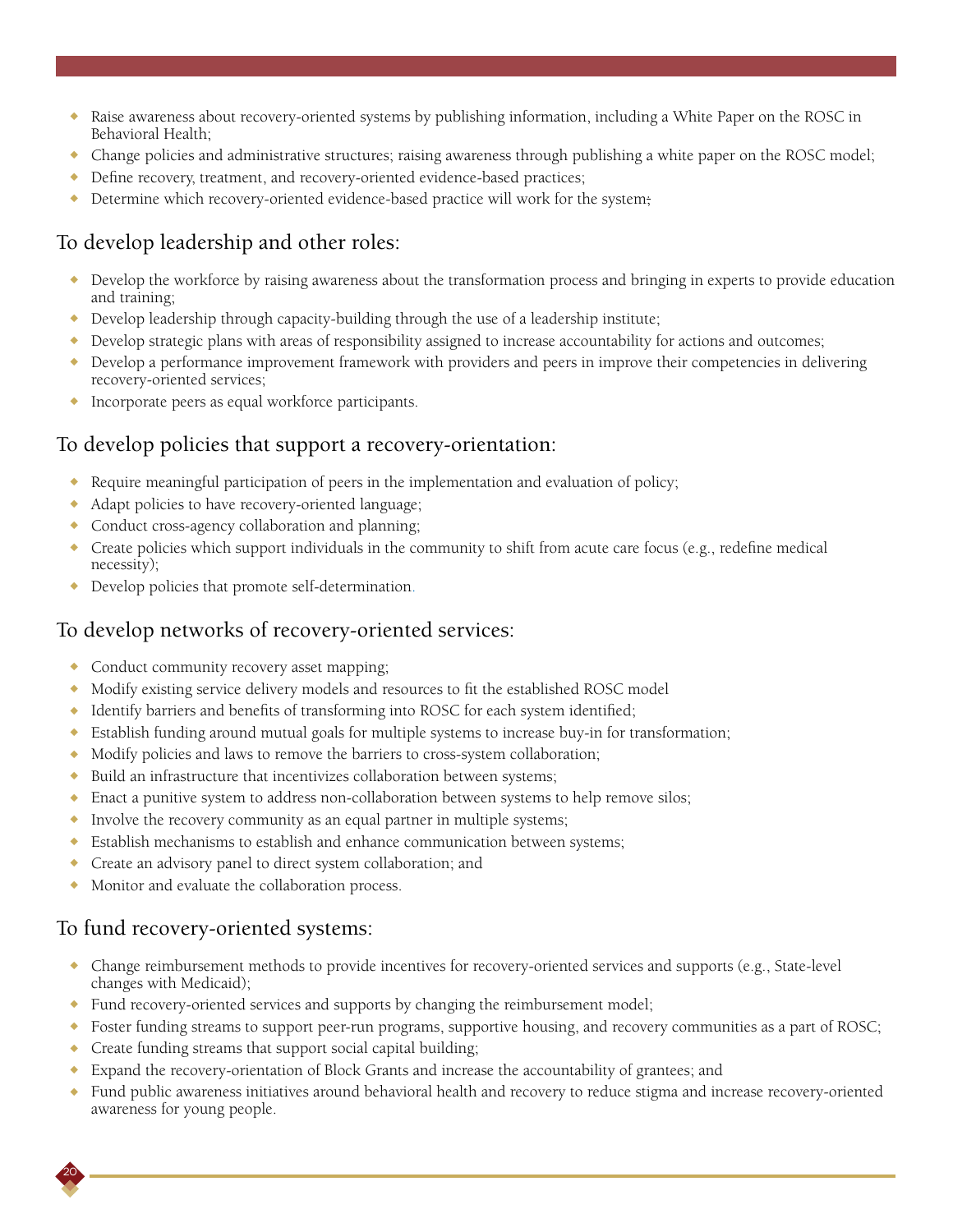## To monitor, evaluate and research recovery-oriented systems:

- Create a mechanism for people in recovery to define outcomes and train people to understand them;
- $\bullet$  Use mixed methods to promote quality in assessment and evaluation;
- $\bullet$  Use data to support the transformation;
- <sup>X</sup> Increase the accessibility of data by using creative ways to share the information (e.g., podcasts);
- $\bullet$  Build research capacity;
- <sup>X</sup> Establish new data systems which are integrative to create concurrent monitoring and data collection;
- <sup>X</sup> Increase federal funding for recovery-oriented research

The Expert Panel on Operationalizing Recovery-Oriented Systems stimulated much discussion that led to the formulation of recommendations and possible next steps. The next section of this report focuses on future directions for behavioral health to move toward recovery-oriented systems.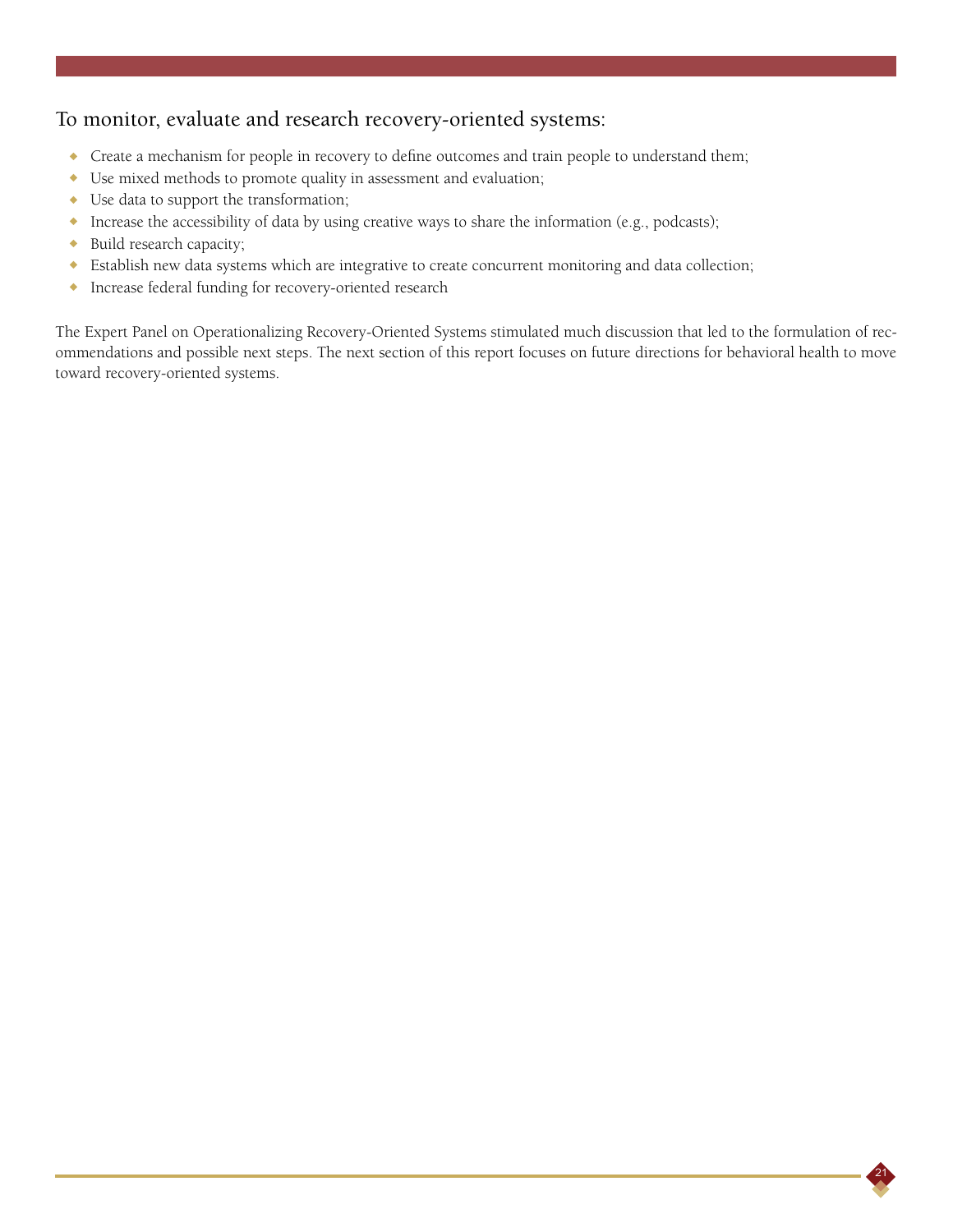## Future Directions: Operationalizing the Essential Ingredients of Recovery-Oriented Systems

Below are the concrete suggestions that emerged from the Panel for State or local systems to begin to assure that recovery-oriented care is implemented across the mental health and substance use disorder systems.

## Policy

Policies and procedures to support recovery-oriented system implementation and incentivize adherence to principles across systems are an essential building block to assuring a successful recovery-oriented system. Although certainly not the only essential element, policies and procedures that support integrated recovery oriented service provision can guide and support the development and sustainability of a system. There are a number of essential steps in recovery-oriented policy development that include:

- $\bullet$  Require meaningful participation of peers in the evaluation and implementation of policy;
- <sup>X</sup> Adopt recovery-oriented mission, vision, and values within key government agencies and organizations involved in the system;
- Adapt existing policies and practices to have recovery-oriented language;
- Conduct community recovery asset mapping;
- $\bullet$  Create policies and practices which require cross-agency collaboration and planning;
- Create policies that shift services and supports from an acute care delivery model to a model that fosters quality of life and wellness;
- $\bullet$  Develop policies and practices that promote recovery principles and modify policies and practices that inhibit recovery; Modify policies to foster the inclusion of peers in the workforce;
- Review and modify policies that pose barriers to employment, education, and housing for people who have criminal justice histories;
- <sup>X</sup> Establish campaigns to raise awareness about recovery and to reduce the stigma of substance use and mental health issues.
- $\bullet$  Change reimbursement methods to provide incentives for recovery-oriented services and supports (e.g., State level changes with Medicaid);
- <sup>X</sup> Foster funding streams to support peer-run programs, supportive housing, and recovery communities as a part of the recovery-oriented system;
- Create funding streams that support social capital building; and
- <sup>X</sup> Expand the recovery-orientation of Block Grants and increase the accountability of grantees.

## Workforce Development

22

Establishing a recovery-oriented workforce is essential to assuring implementation of recovery oriented services and supports. Both the philosophy and practice of recovery-oriented service provision are needed by all who deliver services within the system. Training and supports are needed to nurture and maintain a workforce that has adopted the values and principles of recovery and is capable of providing services in ways that encourage self-determination and empowerment. Necessary steps to developing a competent and effective workforce are:

- $\bullet$  Foster team building; clearly define staff roles and responsibility;
- $\bullet$  Incorporate peers at all levels of the organization;
- Define recovery and recovery-orientation and assess and modify current workforce policies, practices, and curriculums to ensure recovery concepts are incorporated into all levels of the system;
- Create a strategic plan to implement change and establish focus groups to build buy-in and involvement;
- Create and nurture learning environments; and
- Build resiliency and promote health and wellness of staff to prevent burnout.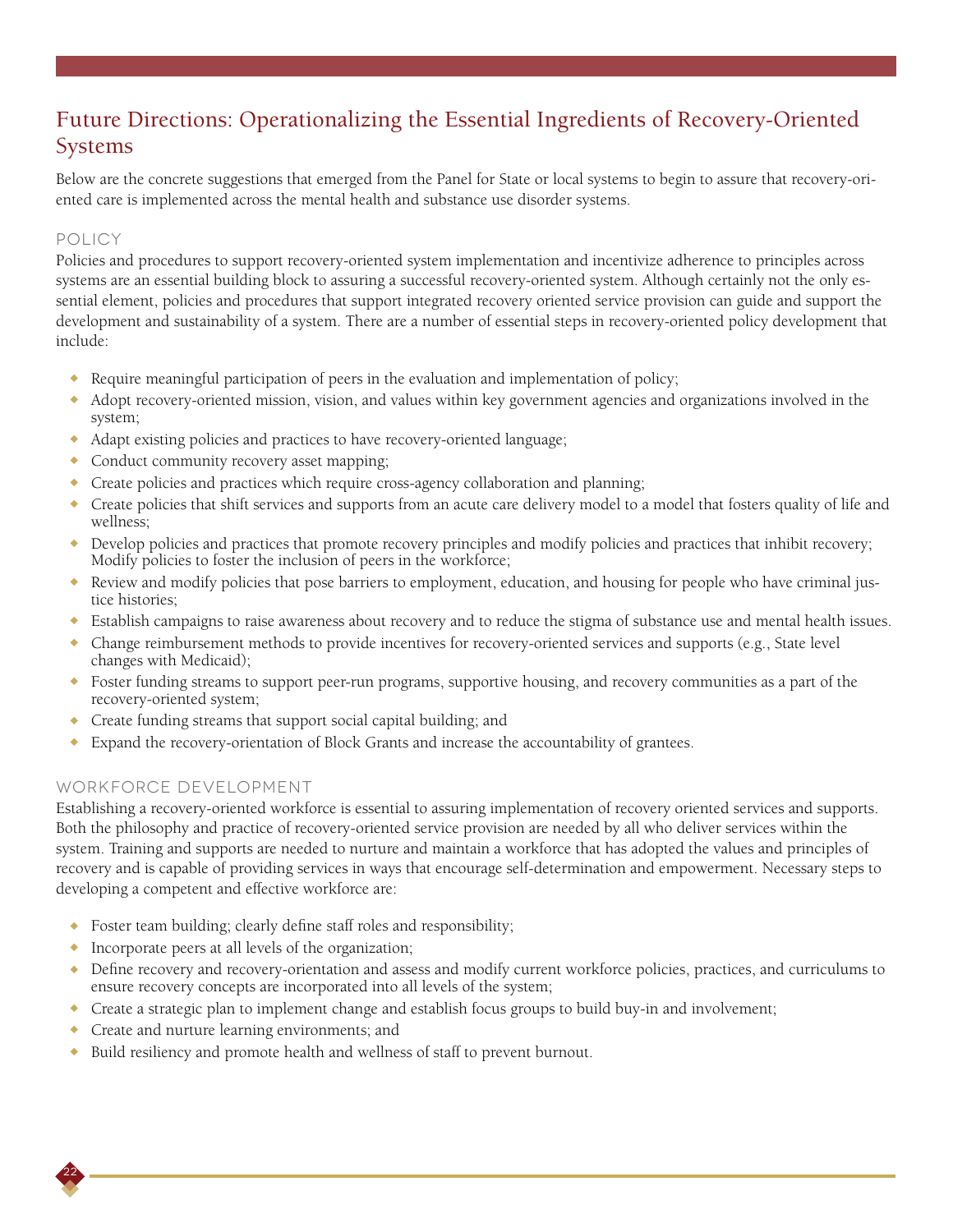### Research and Outcomes

To promote the implementation of integrated recovery-oriented systems nationwide, data and outcomes capturing the benefits of the system need to be collected. Outcome measures should describe the full array of life domains and mirror the values and principles. When creating recovery-oriented systems, the following should be done in relation to research and outcomes:

- $\bullet$  Create a mechanism for people in recovery to be involved in the processes of defining outcomes for recovery;
- $\bullet$  Utilize mixed methods to promote quality in assessment and evaluation;
- $\bullet$  Use data in support the transformation process;
- $\bullet$  Increase the accessibility of data by using creative ways to share the information;
- $\bullet$  Build research capacity;
- $\bullet$  Establish new data systems which are integrative to create concurrent monitoring and data collection across all of the systems involved in a ROSC;
- ◆ Increase federal funding for recovery-oriented research; and
- <sup>X</sup> Increase training and education around ROSC in the research community.

### Cross-system Collaboration

Historically, the mental health and substance use systems have grown separately from each other and become silos with their own policies and procedures. These differences between systems have created barriers for those individuals who need access to services in multiple systems and have contributed to the fragmentation of service delivery. It is essential in recovery-oriented systems to break down these barriers and focus on common ground. Ways to begin the process of collaboration include:

- $\bullet$  Identify stakeholders and the barriers and benefits of transformation for each stakeholder;
- $\bullet$  Establish funding around mutual goals for each system to increase buy-in for transformation;
- Modify policies and laws to remove the barriers to cross-system collaboration;
- <sup>X</sup> Build infrastructure that incentivizes collaboration between systems;
- $\bullet$  Involve the recovery community as an equal partner in the cross-system collaboration;
- <sup>X</sup> Establish mechanisms to enhance communication between systems;
- Create an advisory panel to direct system collaboration; and
- Monitor and evaluate the collaboration process.

#### Peer Leadership

Involvement of the peer community on every level is essential to the development of recovery-oriented systems. Nurturing peer leaders will assure that the peer voice remains strong throughout the transformation and within every aspect of service delivery and evaluation. Ways to cultivate peer leadership include:

- Provide training and education to peers to foster leadership skills;
- Fund and develop peer-run programs to educate and train peer providers;
- <sup>X</sup> Establish opportunities for peers to take meaningful leadership roles;
- $\bullet$  Retrain and educate the workforce to understand and respect the role of peer providers;
- $\bullet$  Establish pay scales which acknowledge the value of lived experience in the workforce; and
- Create media campaigns to educate and reverse stigma.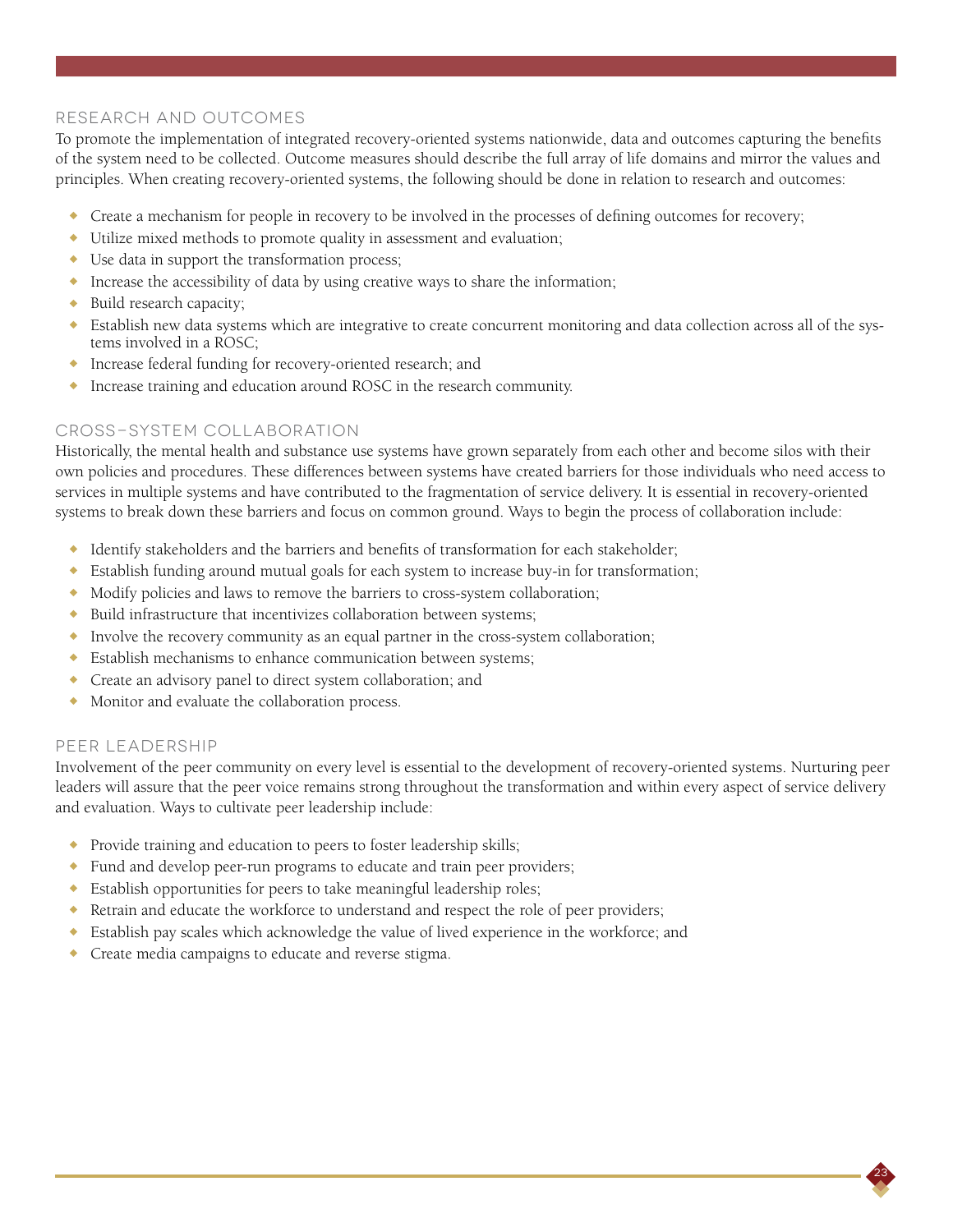#### Community Inclusion

To be truly community integrated, the mental health and substance use disorder systems must expand their understanding of community, which will vary by state, city, and locality. Community includes everyone and everything that provides natural supports and this does not stop at the mental health and substance use disorder service systems. It encompasses all those who play a part in helping individuals to regain their sense of self and attain their hopes and dreams. Ways to begin to engage the community as an active participant in recovery-oriented systems include:

- $\bullet$  Identify and engage community stakeholders and leaders;
- $\triangle$  Create opportunities to build social capital within the community;
- $\bullet$  Map community recovery capital to identify the resources of the community;
- Develop linkages with community partners and champions;
- <sup>X</sup> Consider poverty and social determinants of health; and
- <sup>X</sup> Build welcoming in the community.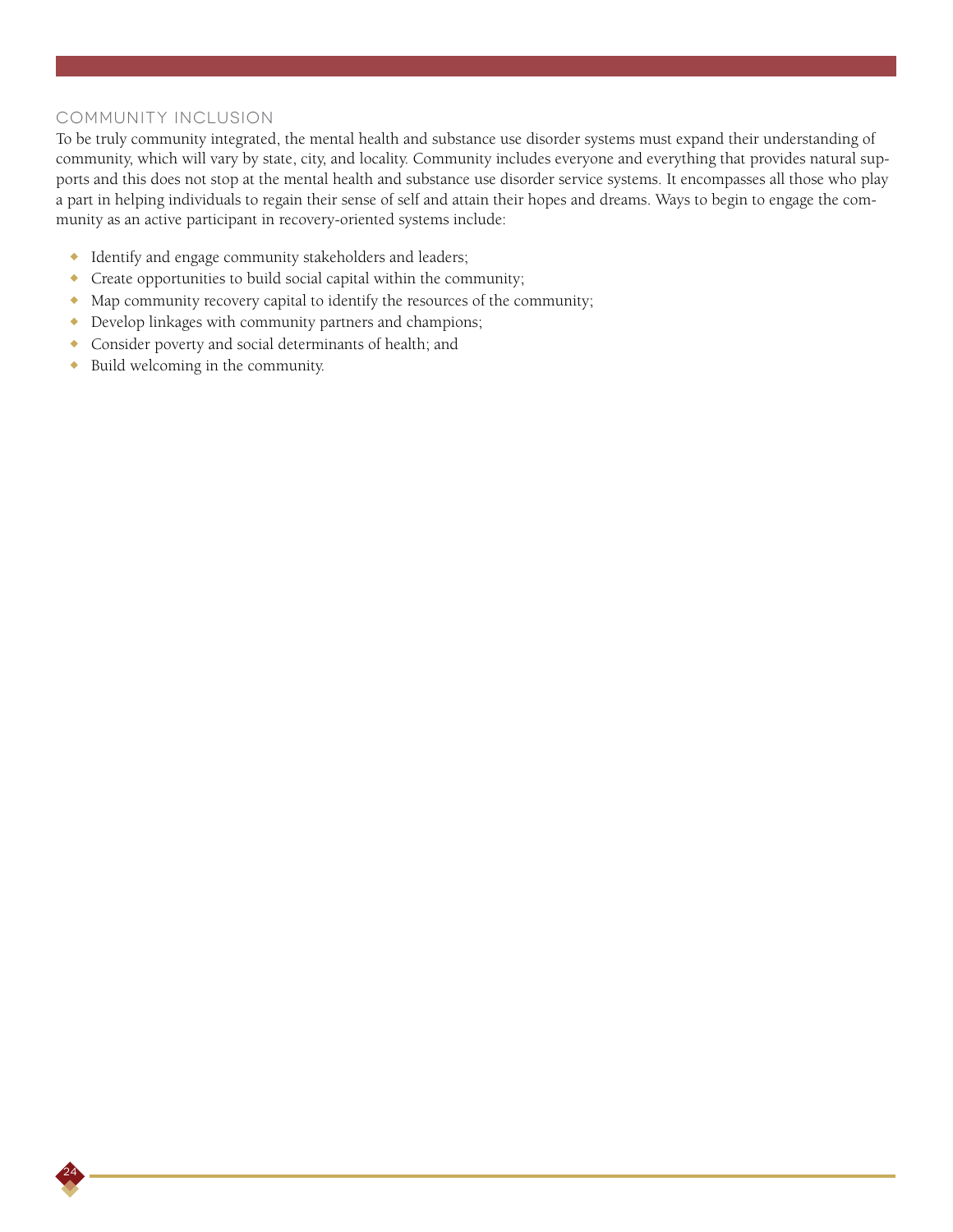## Conclusion

Participants in this expert panel examined the differences in visions and guiding principles between mental health and substance use fields while working together to blend them under an overarching umbrella of recovery for behavioral health systems. Important steps to operationalizing recovery-oriented systems were identified and concrete suggestions for engaging in successful change were offered. Most importantly, consensus was reached on the need for barriers to be broken down, services to be integrated, and those who access services to be primary in, not only service and system implementation, but also in their design.

Although this expert panel made much progress, future directions must also include an open and honest discussion of the differences and commonalities of mental health and substance use disorder systems. Leaders in both fields must learn to listen not only to the language, but also to the perceptions of those who deliver services, as well as those who access services in both fields.

With the recent vast changes in our health care system, the mental health and substance use disorder systems are currently faced with an opportunity to create an integrated system that can be much more responsive to the needs of those who are using it. The overarching concepts directing these changes will always be the mission, vision, and values designed to create a mental health and substance use system that is person-centered, recovery-oriented, culturally competent, and driven by those who use it.

*"Leaders, through their words and actions, fill in the details of the vision. The metaphors, the anecdotes, the traditions, past successes and failures, these all serve to elaborate on the vision" (Anthony, Cohen, Farkas, & Gagne, 2002, p. 301).*

25

This panel brought together the experts, the leaders who could fill in the details of the vision of recovery to create a clearer roadmap for operationalizing recovery-oriented systems. During these two days, this group struggled through the difficult issues to find a way to reach consensus and remove the barriers to achieving that vision.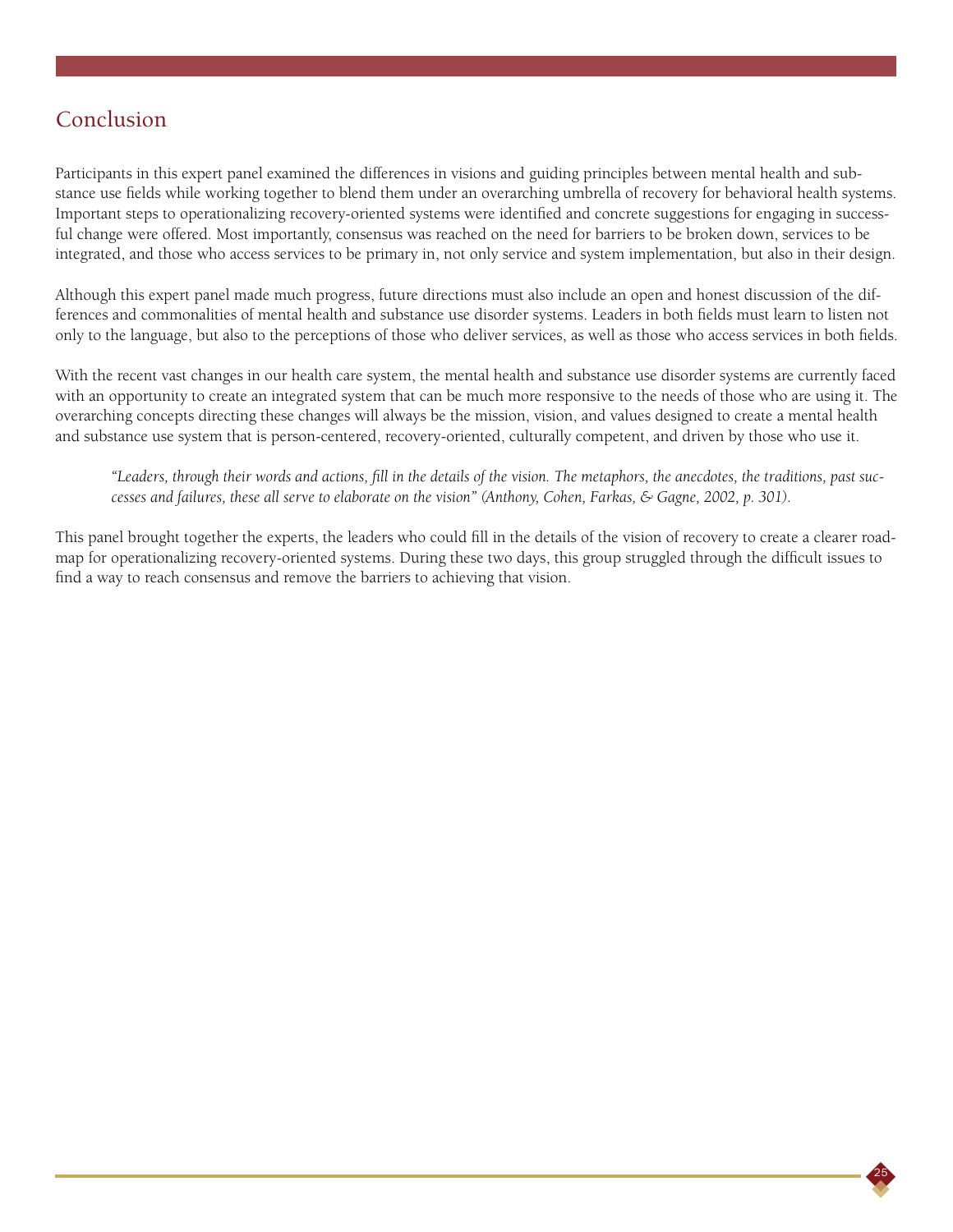## References

- Anthony, W., Cohen, M., Farkas, M., & Gagne, C. (2002). *Psychiatric Rehabilitation, 2nd Edition.* Boston, MA: Center for Psychiatric Rehabilitation.
- Barreria, P., Espey, B., Fishbein, R., Moran, D., & Flannery, R. B. (2000). Linking substance abuse and serious mental service delivery systems: Initiating a statewide collaborative. *Journal of Behavioral Health Services & Research, 27*(1), 107-113.
- Belleau, C., DuPont, R., Erickson, C., Flaherty, M., Galanter, M., Gold, M., Kaskutas, L., Laudet, A., McDaid, C., McLellan, A. T., Morgenstern, J., Rubin, E., Schwarzlose, J., & White, W. (2007). What is recovery? A working definition from the Betty Ford Institute. *Journal of Substance Abuse Treatment, 33*(3), 221-228.
- Bellack, A. S. (2006). Scientific and consumer models of recovery in schizophrenia: Concordance, contrasts, and implications. *Schizophrenia Bulletin, 32*(3), 432-42.
- Center for Substance Abuse Treatment. (2005). *National Summit on Recovery: Conference Report* (HHS Publication No. SMA 07-4276). Rockville, MD: Center for Substance Abuse Treatment, Substance Abuse and Mental Health Services Administration.
- Corrigan, P. W., & Watson, A. C. (2004). At Issue: Stop the stigma: Call mental illness a brain disease. *Schizophrenia Bulletin, 30*(3), 477-479.
- Crews, D. E. (2010). Strategies for implementing sustainability: Five leadership challenges. *SAM Advanced Management Journal, 75*(2), 15-21.
- Davidson, L., Chinman, M., Sells, D., & Rowe, M. (2006). Peer support among adults with serious mental illness: A report for the field. *Schizophrenia Bulletin, 32*(3), 443-450.
- Department of State Health Services (DSHS), Texas. (2012). Texas Recovery Initiative (TRI). Retrieved from: http://www.dshs. state.tx.us/sa/texasrecoveryinitiative/default.shtm
- Dodge, K., Krantz, B., & Kenny, P. (2010). How can we begin to measure recovery? *Substance Abuse Treatment, Prevention, and Policy, 5*, 31-37.
- Gagne, C., White, W., & Anthony, W. (2007). Recovery: A common vision for the fields of mental health and addictions. *Psychiatric Rehabilitation Journal, 31*(1), 32-37.
- Gates, L. B., Mandiberg, J. M., & Akabas, S. H. (2010). Building capacity in social service agencies to employ peer providers. *Psychiatric Rehabilitation Journal, 34*(2), 145-152.
- Great Lakes Addiction Technology Transfer Center. (2007). *Perspectives on systems transformation: How visionary leaders are shifting addiction treatment toward a recovery-oriented system of care*. Rockville, MD: Center for Substance Abuse Treatment, Substance Abuse and Mental Health Services Administration.
- Halvorson, A. & Whitter, M. (2009). *Approaches to Recovery-Oriented Systems of Care at the State and Local Levels: Three Case Studies* (HHS Publication No. SMA 09-4438). Rockville, MD: Center for Substance Abuse Treatment, Substance Abuse and Mental Health Services Administration.
- Kaplan, L. (2008). *The role of recovery support services in recovery-oriented systems of care* (DHHS Publication No. SMA 08-4315). Rockville, MD: Center for Substance Abuse Treatment, Substance Abuse and Mental Health Services Administration.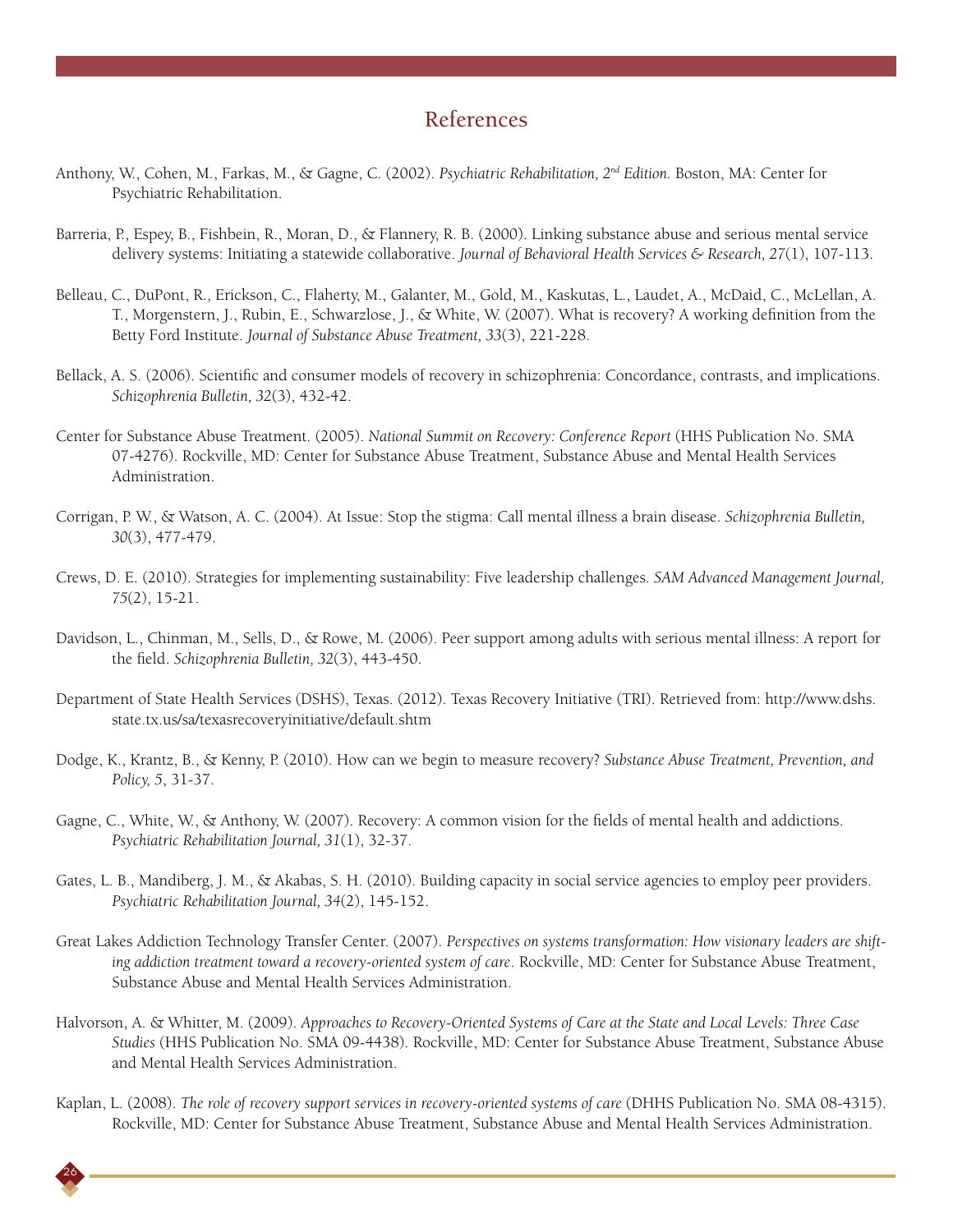- Kirk, T. A., Evans, A. C., & Dailey, W. F. (2005). *Implementing a statewide recovery-oriented system of care: From concept to reality* [PowerPoint Presentation]. Retrieved from http://www.ct.gov/dmhas/lib/dmhas/presentations/2.6.05.pdf
- Kotter, J. P. (1995). Leading change: Why transformation efforts fail. *Harvard Business Review, 73*(2), 59-67.
- Lamb, R., Evans, A. C, & White, W. (2009). *The role of partnership in recovery-oriented systems of care: The Philadelphia experience*. Retrieved from http://dbhids.org/assets/Forms--Documents/transformation/BillWhite/2009PartnershipPaper.pdf
- Laudet, A. (2009). *Environmental scan of measures of recovery.* Rockville, MD: Center for Substance Abuse Treatment, Substance Abuse and Mental Health Services Administration.
- O'Connell, M., Tondora, J., Croog, G., Evans, A., & Davidson, L. (2005). From rhetoric to routine: Assessing perceptions of recovery-oriented practices in a state mental health and addictions system. *Psychiatric Rehabilitation Journal, 28*(4), 378-386.
- SAMHSA. (2011). SAMHSA News Release: SAMHSA Announces a Working Definition of "Recovery" From Mental Disorders and Substance Use Disorders. Retrieved from: http://www.samhsa.gov/newsroom/advisories/1112223420.aspx.
- SAMHSA. (2010). *Recovery-oriented systems of care (ROSC) resource guide.* Rockville, MD: Center for Substance Abuse Treatment, Substance Abuse and Mental Health Services Administration.
- SAMHSA. (2010). National summit on recovery from substance use disorders. Rockville, MD: Center for Substance Abuse Treatment, Substance Abuse and Mental Health Services Administration.
- SAMHSA. (2009). *Access to recovery (ATR) approaches to recovery-oriented systems of care: Three case studies*. Rockville, MD: Center for Substance Abuse Treatment, Substance Abuse and Mental Health Services Administration.
- SAMHSA. (2006). *National consensus statement on mental health recovery*. Rockville, MD: Center of Mental Health Services, Substance Abuse and Mental Health Services Administration.

SAMHSA. (2005).

Sheedy, C. (2009). *Guiding principles and elements of recovery-oriented systems of care: What do we know from the research? Rockville,* MD: Center for Substance Abuse Treatment, Substance Abuse and Mental Health Services Administration.

White, W. (2000). Addiction as a disease: Birth of a concept. *Counselor, 1*(1), 46-51, 73.

- White, W. (2009). *Peer-based addiction recovery support: History, theory, practice and scientific evaluation*. Chicago, IL: Great Lakes Addiction Technology Transfer Center and Philadelphia Department of Behavioral Health and Mental Retardation Services.
- White, W. (2007). *Perspectives on systems transformation: How visionary leaders are shifting addiction treatment toward a recoveryoriented system of care*. Chicago, IL: Great Lakes Addiction Technology Transfer Center.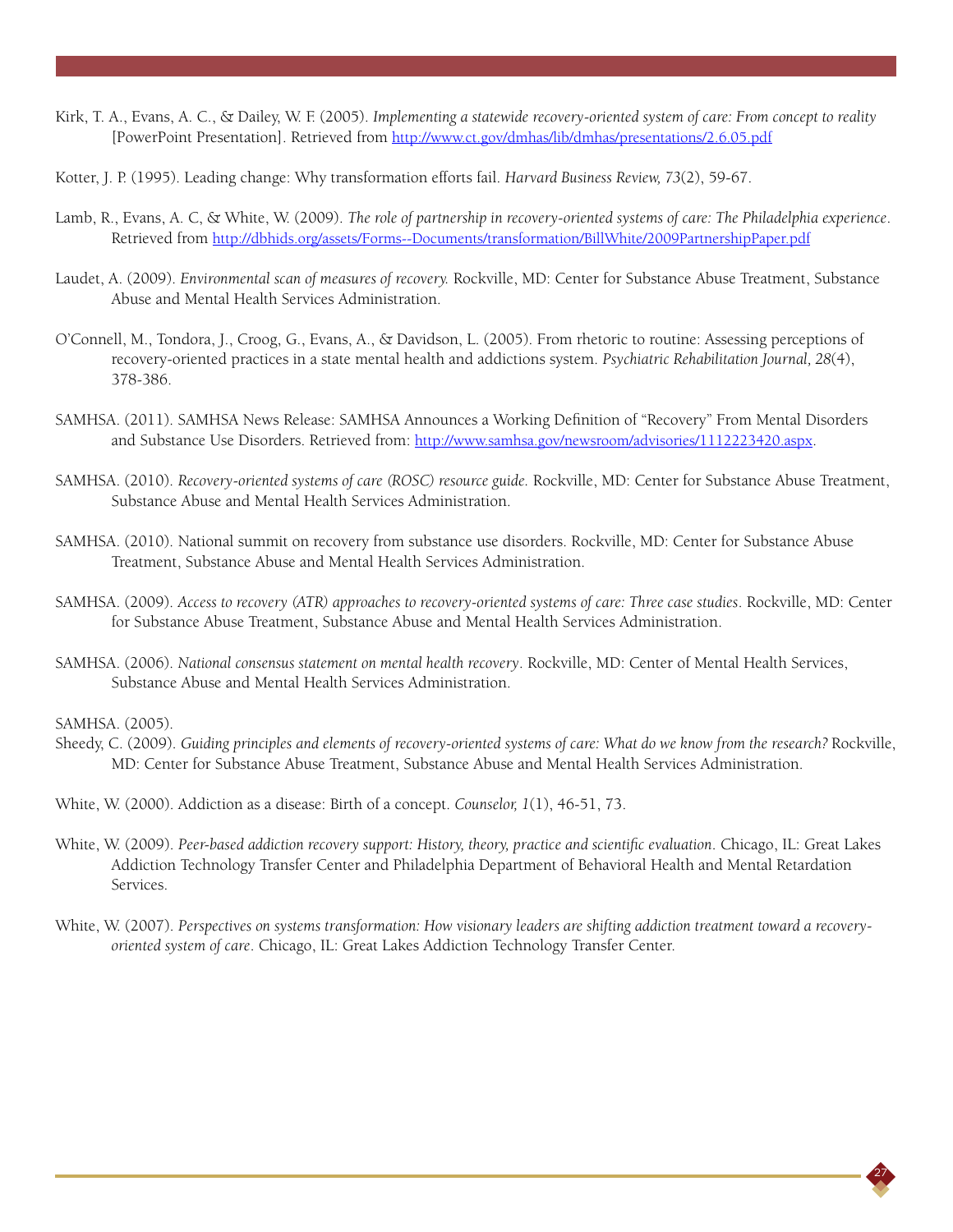## Appendix 1: Participants

### PANELISTS

#### Ijeoma Achara, PsyD

*President* Achara Consulting, Inc. 1509 South Prairie Avenue Chicago, IL 60605 Phone: 914 522 2705 Email: Ijeoma.achara@yahoo.com

#### Lonnetta Albright

*Executive Director* Great Lakes Addiction Technology Center (ATTC) University of Illinois at Chicago Jane Addams College of Social Work 1640 W. Roosevelt Road, Suite 511 Chicago, IL 60608 1316 Phone: 312 996 1373 Email: lalbrigh@uic.edu

#### Arthur Evans, PhD

*Commissioner* Philadelphia Department of Behavioral Health and Intellectual disAbility Services 1101 Market Street, 7th Floor Philadelphia, PA 19107 Phone: 215 685 4732 Email: arthur.c.evans@phila.gov

#### Marianne Farkas, ScD

*Director of Training, Dissemination, and Technical Assistance* Boston University Center for Psychiatric Rehabilitation 940 Commonwealth Avenue West Boston, MA 02215 Phone: 617 353 3549 Email: mfarkas@bu.edu

#### Daniel B. Fisher, MD, PhD

*Executive Director* National Empowerment Center 599 Canal Street Lawrence, MA 01840 Phone: 800 POWER2U Email: daniefisher@gmail.com

#### Amber Guerrero, MA

*Coordinator of Recovery Support Services* Oklahoma Department of Mental Health and Substance Abuse Services 5517 South Linn Oklahoma City, OK 73119 Phone: 405 881 8346 Email: amberdguerrero@yahoo.com

## Kevin A. Huckshorn, RN, MSN, CADC

*Director* Division of Substance Abuse and Mental Health Delaware Department of Health and Social Services 1901 N. DuPont Highway New Castle, DE 19720 Phone: 302 255 9398 Email: kevin.huckshorn@state.de.us

#### Davis Y. Ja, PhD

*President* Davis Y. JA & Associates, Inc. 362 Victoria Street San Francisco, CA 94132 Phone: 415 585 2773 Email: dja@dyja.com

#### Jessica A. Jonikas, MA

*Associate Director* Center on Mental Health Services Research and Policy University of Illinois at Chicago 1601 West Taylor Street, 4th Floor M/C 912 Chicago, IL 60612 Phone: 312 413 4522 Email: jonikas@psych.uic.edu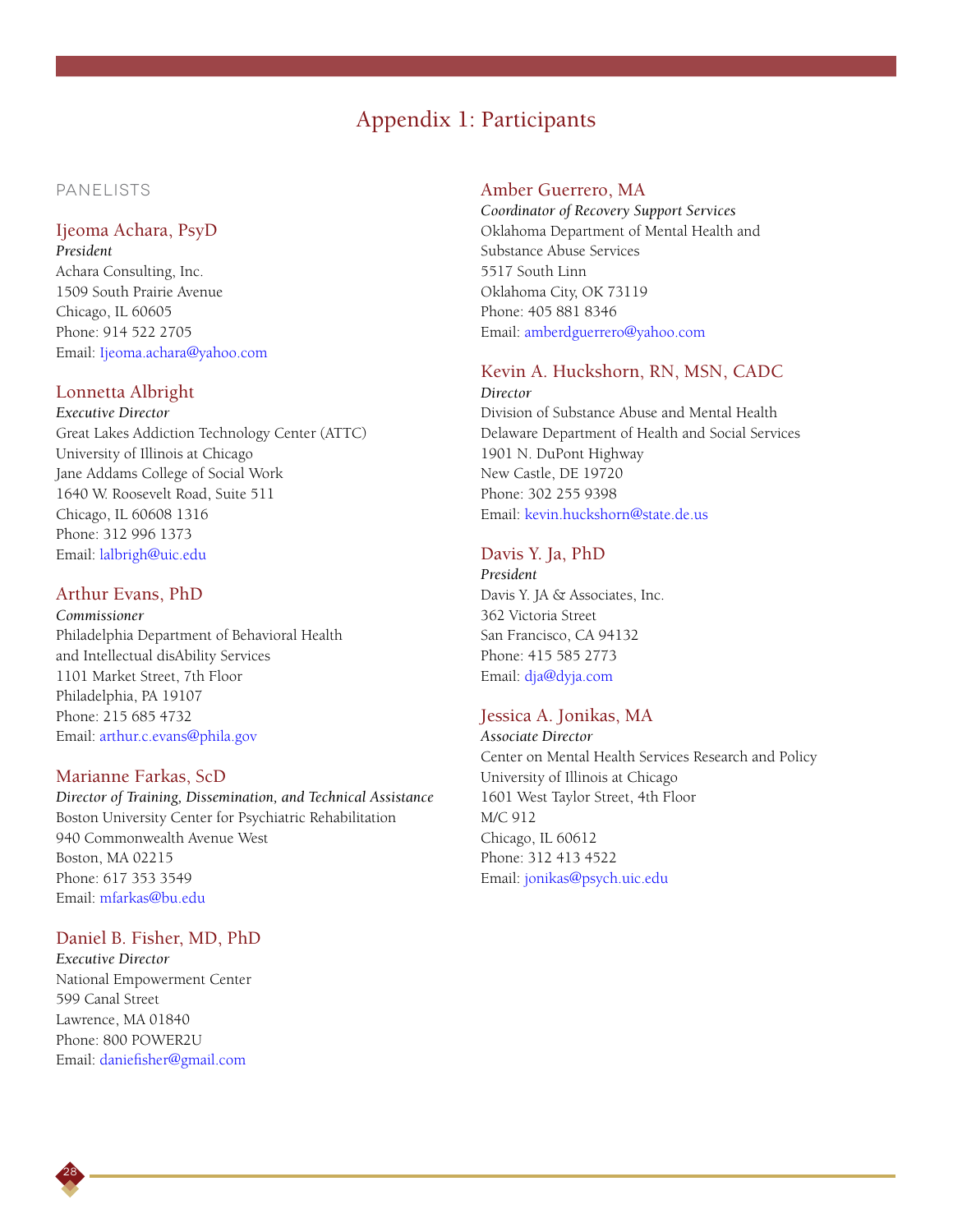#### Alexandre B. Laudet, PhD

#### *Director*

Center for the Study of Addictions and Recovery National Development and Research Institutes, Inc. 71 West 23rd Street, 8th Floor New York, NY 10010 Phone: 646 387 6568 Email: alexandrelaudet@gmail.com

### Chacku Mathai

*Associate Executive Director* New York Association of Psychiatric Rehabilitation Services (NYAPRS) 1 Columbia Place, 2nd Floor Albany, NY 12207 Phone: 518 527 3651 Email: chackum@nyaprs.org

#### Steven J. Onken, PhD

*Associate Mental Health Services Researcher* University of Hawaii School of Social Work 3465 Wai'alae Avenue, Suite 200 Honolulu, HI 96816 Phone: 808 735 3435 Email: onken@hawaii.edu

#### Mark Ragins, MD

*Medical Director* Mental Health America of Los Angeles The Village 456 Elm Avenue Long Beach, CA 90802 Phone: 562 437 6717, x 275 Email: mragins@mhala.org

#### Marci Scalera, MSW

*Director* Livingston Washtenaw Substance Abuse Coordinating Agency Washtenaw Community Health Organization 555 Towner P.O. Box 915 Ypsilanti, MI 48197 Phone: 734 544 2916 Email: scaleram@ewashtenaw.org

#### Pat Taylor

*Executive Director* Faces and Voices of Recovery 1010 Vermont Avenue, NW, Suite 618 Washington, DC 20005 Phone: 202 737 0690 Email: ptaylor@facesandvoicesofrecovery.org

#### Phillip Valentine

*Executive Director* Connecticut Community for Addiction Recovery (CCAR) 198 Wethersfield Avenue Hartford, CT 06114 Phone: 1 800 708 9145 Email: phillip@ccar.us

#### EXPERT PANEL FACILITATORS

#### Tom Hill, MSW

*Director of Programs* Faces and Voices of Recovery 1010 Vermont Avenue, NW, Suite 618 Washington, DC 20005 Phone: 202 737 0690 Email: thill@facesandvoicesofrecovery.org

#### Jeff Olivet, MA

*Chief Executive Officer* Center for Social Innovation 200 Reservoir Street, Suite 202 Needham, MA 02494 Phone: 617 467 6014 Email: jolivet@center4si.com

#### FEDERAL REPRESENTATIVESSubstance

Abuse and Mental Health Services Administration (SAMHSA)

#### Deepa Avula, MPH

*Chief, Quality Improvement and Workforce* Development Branch BRSS TACS Contracting Officer Representative Center for Substance Abuse Treatment Substance Abuse and Mental Health Services Administration 1 Choke Cherry Road, Room 5 1057 Rockville, MD 20857 Phone: 240 276 2961 Email: deepa.avula@samhsa.hhs.gov

#### Marsha Baker, LCSW

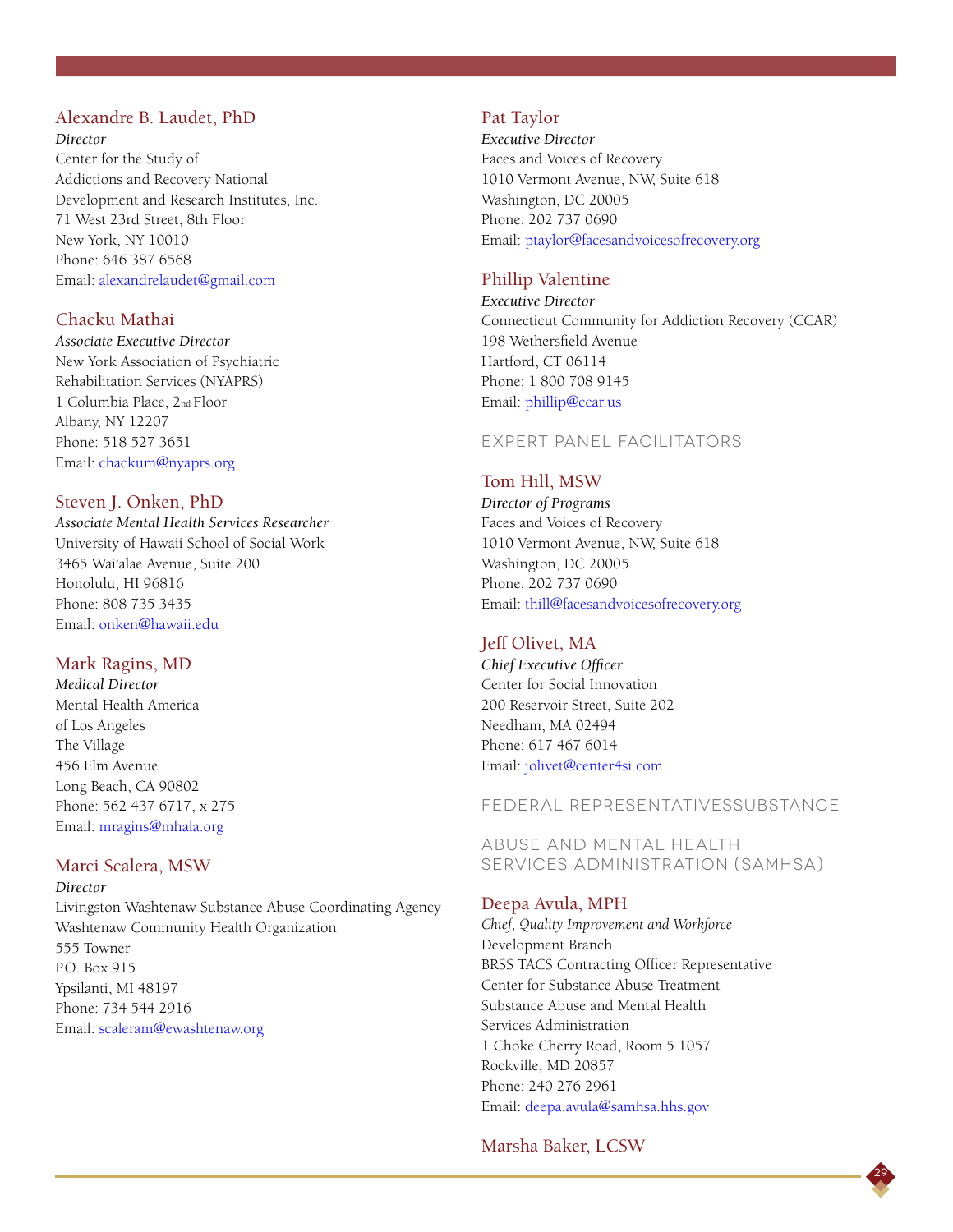### *Public Health Advisor* Center for Substance Abuse Treatment Substance Abuse and Mental Health Services Administration 1 Choke Cherry Road, Room 5 1124 Rockville, MD 20857 Phone: 240 276 1566 Email: marsha.baker@samhsa.hhs.gov

## Catherine D. Nugent, LCPC

*Senior Public Health Analyst* BRSS TACS Contracting Officer Representative Center for Mental Health Services Substance Abuse and Mental Health Services Administration 1 Choke Cherry Road, Room 2 1011 Rockville, MD 20857 Phone: 240 276 1577 Email: cathy.nugent@samhsa.hhs.gov

## Office of National Drug Control Policy (ONDCP)

### Peter Gaumond, MSW

*Chief, Recovery Branch* Office of National Drug Control Policy Executive Office of the President Phone: 202 395 6166 Email: ggaumond@ondcp.eop.gov

### Nataki MacMurray, LCSW, MSW

Policy Analyst Office of National Drug Control Policy Executive Office of the President Phone: 202 395 5510 Email: nataki\_d.macmurray@ondcp.eop.gov

### GENERAL PARTICIPANTS

## Development Services Group, Inc.

#### Deidra D. Dain, MBA

Deputy Project Director SAMHSA Recovery to Practice Development Services Group, Inc. 7315 Wisconsin Avenue, Suite 800 East Bethesda, MD 20814 Phone: 301 951 6608 Email: ddain@dsgonline.com

BRSS TACS STAFF

## Cathy Crowley, MA

ROSC Specialist JBS International, Inc. 5515 Security Lane, Suite 800 North Bethesda, Maryland 20852 Phone: 240 645 4142 Email: ccrowley@jbsinternational.com

### Livia Davis, MSW, CSWM

Project Director BRSS TACS Center for Social Innovation 200 Reservoir Street, Suite 202 Needham, MA 02494 Phone: 617 467 6014 x 212

## Katy Hanlon, RN, MA

Analyst Center for Social Innovation 200 Reservoir Street, Suite 202 Needham, MA 02494 Phone: 617 467 6014, x206 Email: khanlon@center4si.com

### Steven Samra, MPA

Deputy Director BRSS TACS Center for Social Innovation 100 Jonquil Way Lebanon, TN 37090 Phone: 615 693 9302 Email: ssamra@center4si.com

### Edye Schwartz, DSW, LCSW-R

Director of System's Transformation Initiatives New York Association of Psychiatric Rehabilitation Services (NYAPRS) 1 Columbia Place, 2nd Floor Albany, NY 12207 Phone: 845 216 9911 Email: edyeschwartz@nyaprs.org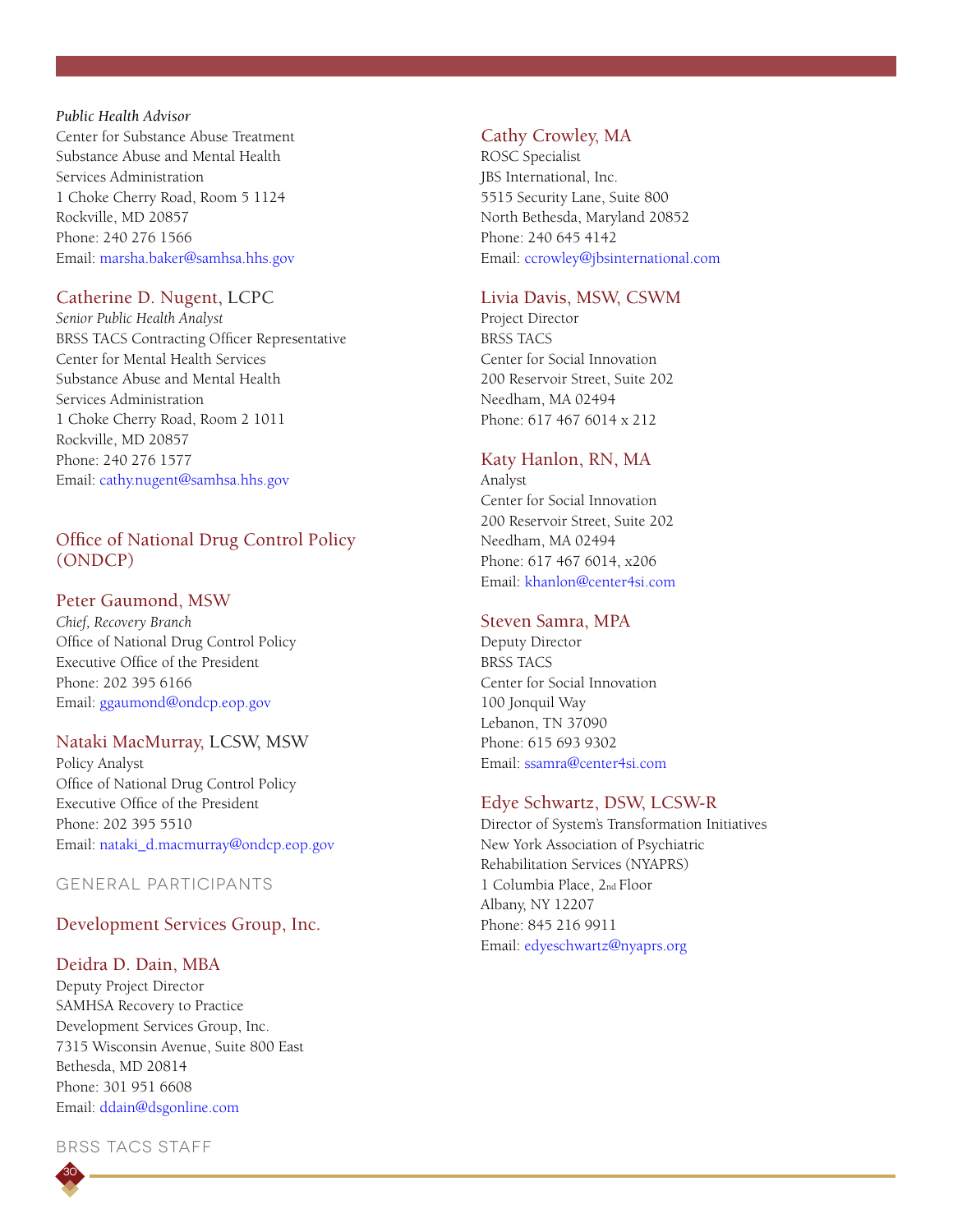## Kelly Stengel, MPH

Assistant Director of Community and Economic Development Academy of Peer Services Project Coordinator New York Association of Psychiatric Rehabilitation Services (NYAPRS) 1 Columbia Place, 2nd Floor Albany, NY 12207 Phone: 518 436 0008, x 33 Email: kellys@nyaprs.org

## Rebecca Stouff, MPH

Project Assistant Center for Social Innovation 200 Reservoir Street, Suite 202 Needham, MA 02494 Phone: 617 467 6014 x 252 Email: rstouff@center4si.com Email: ldavis@center4si.com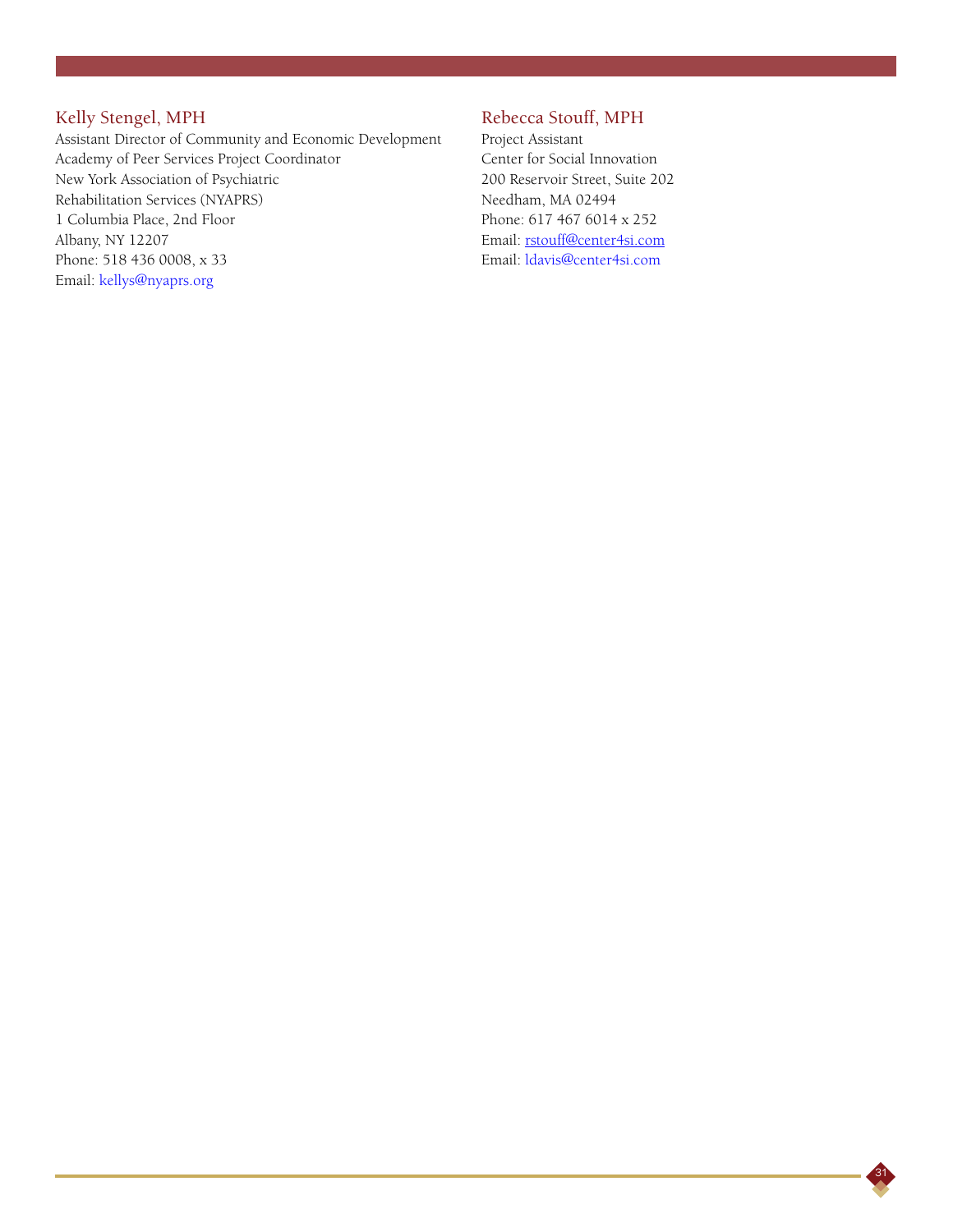## Appendix 2: Expert Panel Agenda

### Bringing Recovery Supports to Scale Technical Assistance Center Strategy (BRSS TACS) Expert Panel

## Operationalizing Recovery-Oriented Systems of Care May 22 - 23, 2012 Rockville, Maryland

## Agenda

## PANEL OBJECTIVES:

- 1. Identify key ingredients of a Recovery-Oriented System of Care (ROSC)
- 2. Understand how mental health (MH) and substance use disorders (SUD) systems tend to support or impede implementation of ROSCs
- 3. Develop strategies to put key ROSC ingredients into operation across State/local systems of care

May 22, 2012—Day One

- 9:00–9:15 Welcome and Opening Remarks Marsha Baker, LCSW, *Public Health Advisor,* Center for Substance Abuse Treatment Catherine D. Nugent, LCPC, *Senior Public Health Analyst,* Center for Mental Health Services
- 9:15–9:30 Introductions Jeff Olivet, MA, Center for Social Innovation Tom Hill, MSW, Faces and Voices of Recovery
- 9:30–9:45 Goals and Expectations Jeff Olivet and Tom Hill

32

- 9:45–10:30 Plenary Presentation: Mapping Recovery-Oriented Systems of Care (ROSC), Consensus to Date Jeff Olivet and Tom Hill
- 10:30–11:30 Breakout Groups: Sharing Perspectives on ROSC Consensus Questions for Breakout Group Discussion:
	- <sup>X</sup> Which key ROSC ingredients currently have broad consensus across MH and SUD systems?
	- What areas of consensus were missed in the morning presentation?
	- What key ROSC ingredients lack consensus? What are the drivers behind this?
	- $*$  How do MH and SUD systems tend to support or impede consensus on key ROSC ingredients?

## 11:30 – 12:30 Lunch Discussion: Creating Recovery-Oriented Systems—Perspectives from the Recovery Community

Guided by Pat Taylor, Faces and Voices of Recovery Daniel Fisher, MD, PhD, National Empowerment Center *Participants are encouraged to bring their own lunch or take advantage of the SAMHSA café.*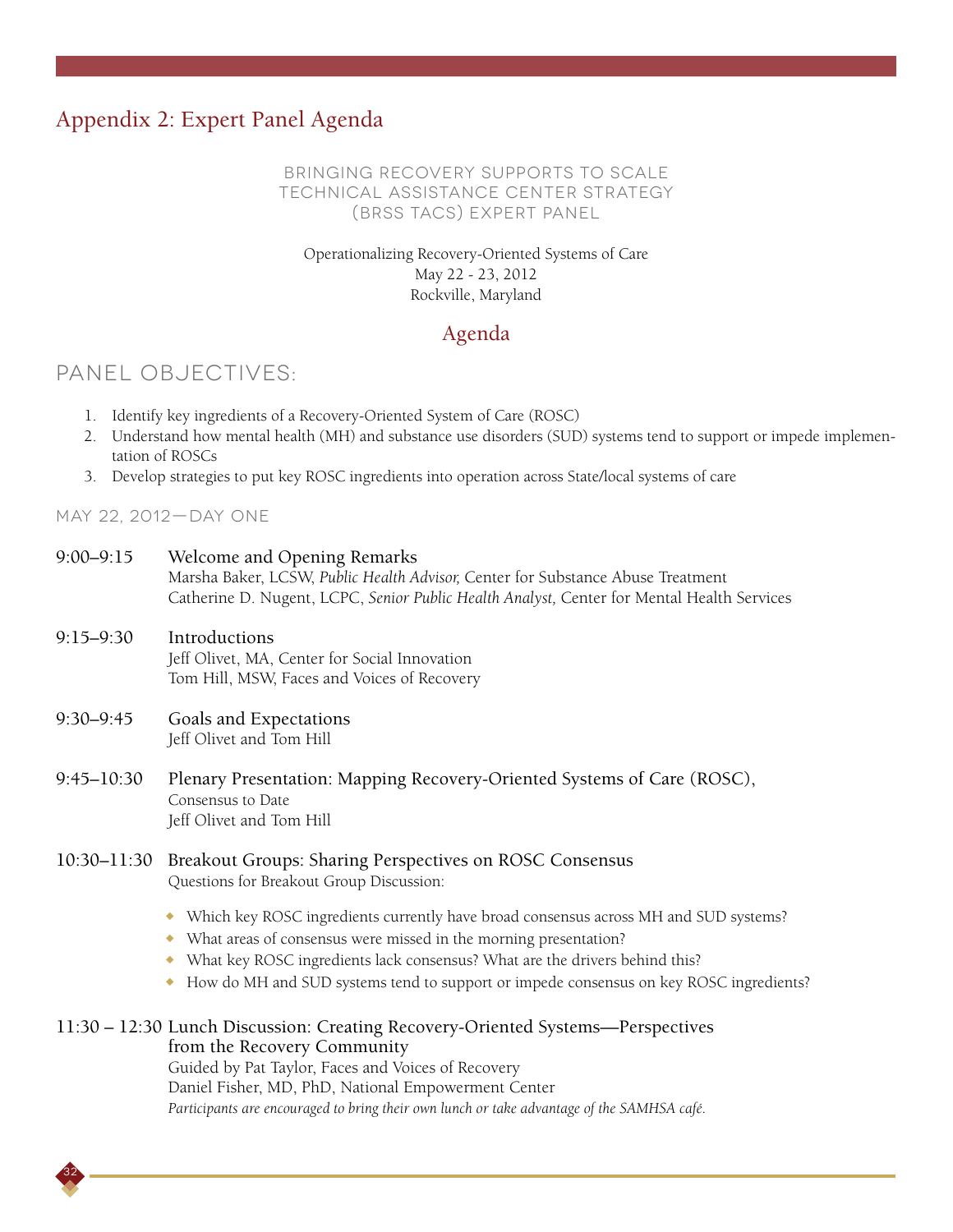## 12:30 -12:45 Overview of Afternoon

Jeff Olivet and Tom Hill

12:45-1:45 Plenary Discussion: Distilling Key ROSC Ingredients Moderated by Jeff Olivet and Tom Hill

### 1:45-2:45 Plenary Discussion: State/Local ROSC Initiatives Arthur Evans, Ph.D., Philadelphia's Department of Behavioral Health and Intellectual DisAbility Services Phillip Valentine, Connecticut Community for Addiction Recovery Ijeoma Achara, PsyD, Achara Consulting, Inc. Amber Guerrero, MA, Oklahoma Department of Mental Health and Substance Abuse Services

### 2:45–3:45 Breakout Groups: Using State/Local Experiences to Inform ROSC Ingredients Questions for Breakout Group Discussion:

- <sup>X</sup> How do existing State/local experiences with ROSC implementation confirm or challenge the view of key ROSC ingredients?
- ◆ What new key ingredients do existing State and local implementation experiences suggest?
- <sup>X</sup> How is State/local ROSC implementation impacted by lack of consensus around key ingredients?
- 3:45–4:45 Plenary Discussion: Learning from State/Local ROSC Implementation Moderated by Jeff Olivet and Tom Hill

### 4:45 Adjournment

May 23, 2012 – Day Two

- 9:00–9:30 Day 2 Welcome, Review and Charge Jeff Olivet and Tom Hill
- 9:30–10:15 Plenary Presentation: Putting ROSC Ingredients into Operation Lonnetta Albright, BS, Ed., Great Lakes Addiction Technology Transfer Center Network Kevin A. Huckshorn, RN, MSN, CADC, Division of Substance Abuse and Mental Health, Delaware Department of Health and Social Services Marci Scalera, MSW, Livingston-Washtenaw Substance Abuse Coordinating Agency, Washtenaw Community Health Organization
- 10:15–11:15 Breakout Groups: Identifying Operational Steps Question for Breakout Group Discussion:
	- <sup>X</sup> Given key ROSC ingredients, and the opportunities and challenges of implementation, what are the necessary high-level steps to put recovery-oriented care into operation across MH and SUD systems?

- 11:15–11:45 Plenary Discussion: Developing A ROSC Operational Framework Moderated by Jeff Olivet and Tom Hill
- 11:45–12:40 Closing Session: Leveraging the Panel's Work Jeff Olivet and Tom Hill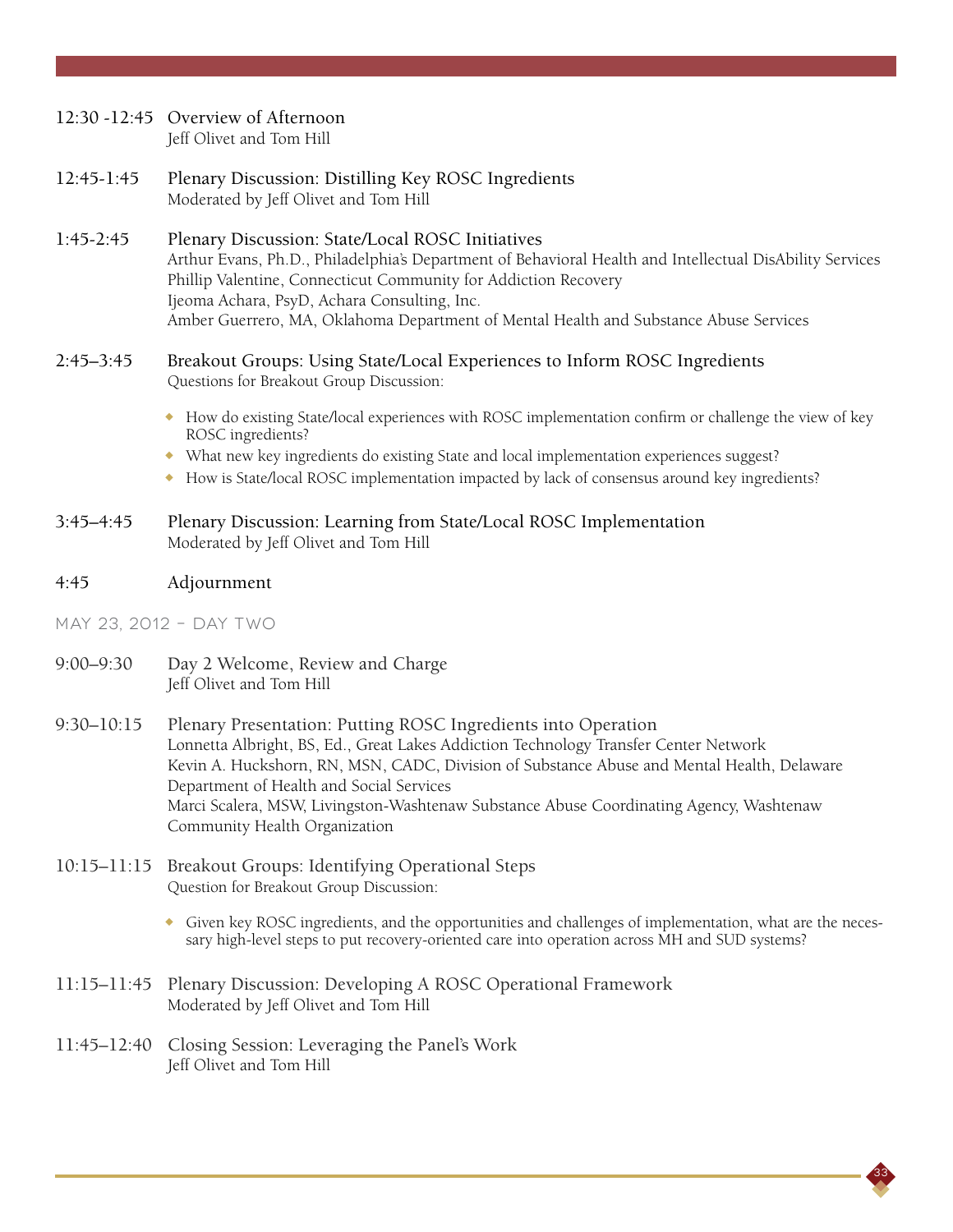12:40-12:45 Acknowledgements and Adjournment Jeff Olivet and Tom Hill Deepa Avula, MPH, *Chief, Quality Improvement and Workforce Development Branch,* Center for Substance Abuse Treatment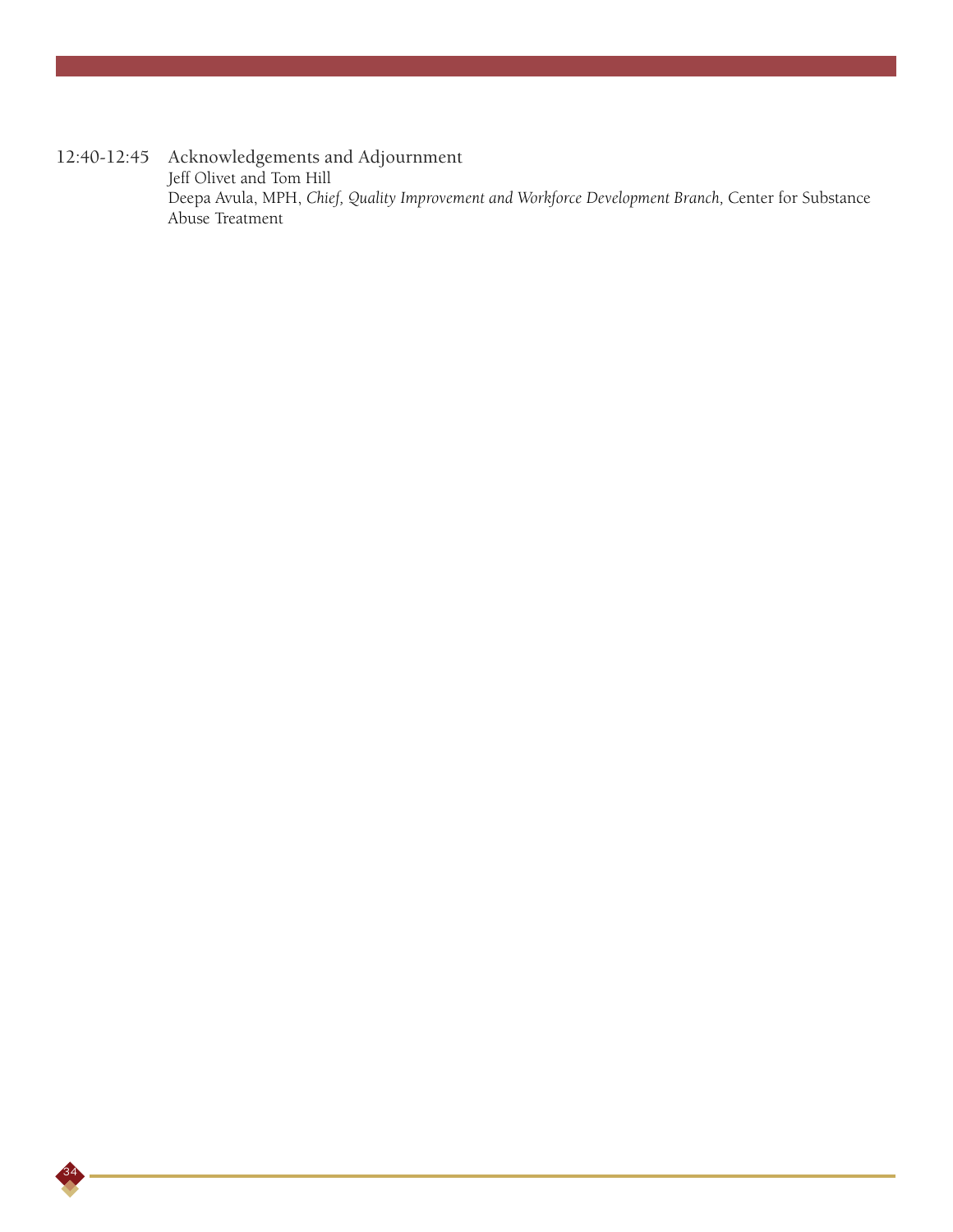## Appendix 3: Additional Resources

#### Readings

- Gladwell, M. (2000). *The tipping point: How little things can make a big difference*. Boston, Massachusetts: Little, Brown and Company.
- Neugeboren, J. (1997). *Imagining Robert: My brother, madness, and survival*. New Brunswick, New Jersey: Rutgers University Press.
- O'Connell, M., Tondora, J., Croog, G., Evans, A., & Davidson, L. (2005). From rhetoric to routine: Assessing perceptions of recovery-oriented practices in a state mental health and addition system. *Psychiatric Rehabilitation Journal, 28*(4), 378-386.
- Simon, R. (2011). *The story of beautiful girl.* New York, NY: Hachette Book Group.
- SAMHSA. (2005). National Summit on Recovery: Conference Report. Available at http://partnersforrecovery.samhsa.gov/docs/ Summit\_Rpt\_1.pdf.

#### Recovery measures

- Burgess, P., Pirkis, J., Coombs, T., & Rosen, A. (2010). *Review of recovery measures*. Parramatta BC, New South Wales: Australian Mental Health Outcomes and Classification Network, NSW Institute of Psychiatry.
- Campbell-Orde, T., Chamberlin, J., Carpenter, J., & Leff, S. (2005). Measuring the promise: A compendium of recovery measures, Volume II. The Evaluation Center, Human Services Research Institute. Retrieved from: http://www.tecathsri.org/ pub\_pickup/pn/pn-55.pdf.
- Dumont, J.M., Ridgway, P.A., Onken, S.J., Dornan, D. H., Ralph, R. O. (2006). *Phase two Technical Report: Development of the Recovery Oriented System Indicators (ROSI) Measures to Advance Mental Health System Transformation.* Alexandria, VA: National Technical Assistance Center for State Mental Health Planning, National Association of State Mental Health Program Directors.
- Laudet, A. (2009). *Environmental scan of measures of recovery.* Rockville, MD: Center for Substance Abuse Treatment, Substance Abuse and Mental Health Services Administration.
- Onken, S. J., Dumont, J. M., Ridgway, P., Dornan, D. H., & Ralph, R. O. (2002). *Phase One Research Report: A National Study of Consumer Perspectives on What Helps and Hinders Mental Health Recovery*. Alexandria, VA: National Technical Assistance Center for State Mental Health Planning, National Association of State Mental Health Program Directors.

#### Practice Guidelines

- Abrahams, I. A., OmiSade, A., Davidson, L., Evans, A. C., King, J. K., Poplawski, P., & White, W. L. (n.d.). *Philadelphia behavioral health services transformation: Practice guidelines for recovery and resilience oriented treatment.* Philadelphia, PA: Department of Behavioral Health and Intellectual Disability Services.
- American Association of Community Psychiatrists. (2011). *AACP guidelines for recovery oriented practices.* Retrieved from http:// www.communitypsychiatry.org/publications/clinical\_and\_administrative\_tools\_guidelines/ROSGuidelines.aspx
- Davidson, L., Rowe, M., Tondora, J., O'Connell, M. J., & Lawless, M.S. (2008). *A practical guide to recovery-oriented practice: Tools for transforming mental health care*. New York, NY: Oxford University Press, Inc.